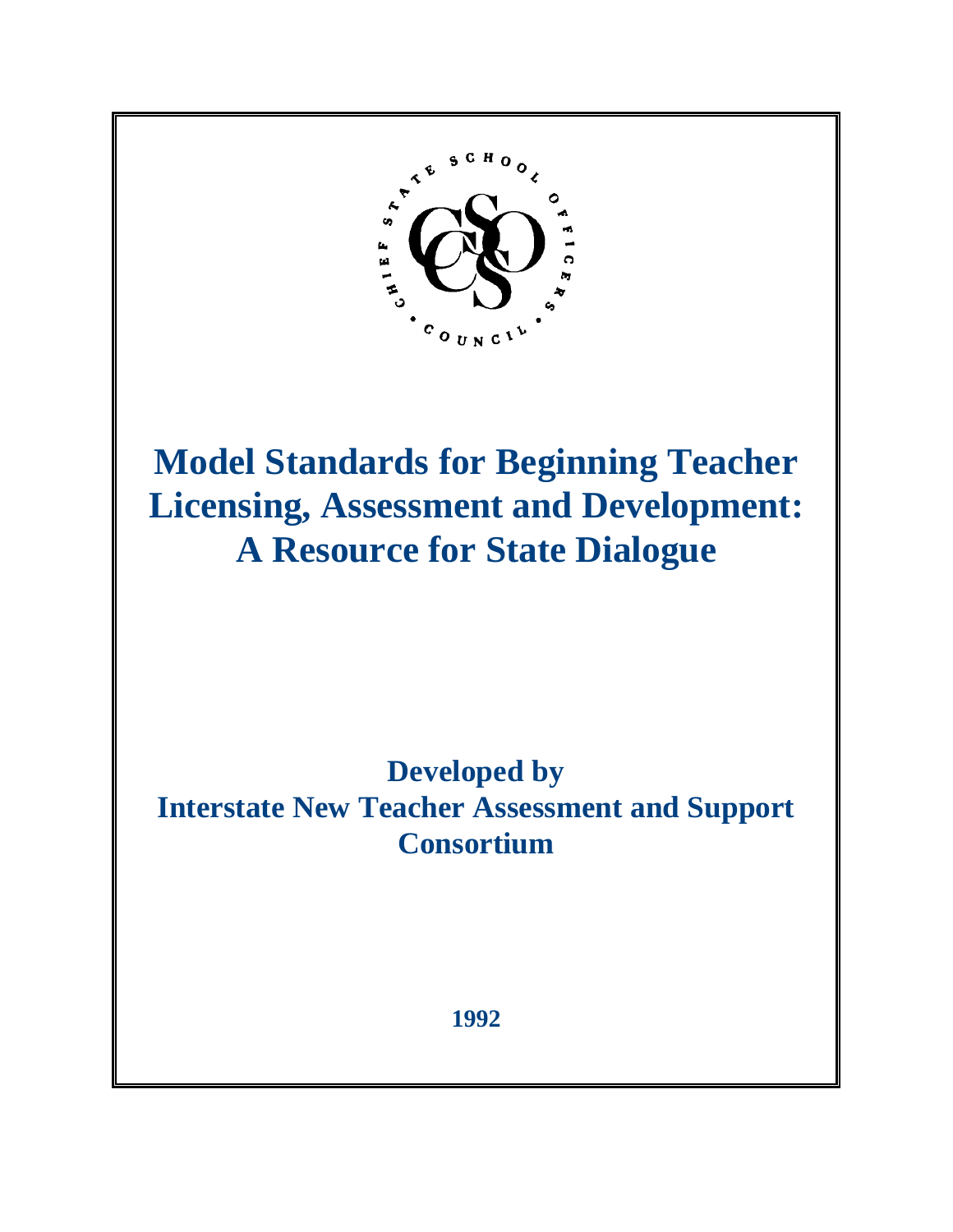**Interstate New Teacher Assessment & Support Consortium**

**A Program of the Council of Chief State School Officers One Massachusetts Avenue, NW Suite 700 Washington, DC 20001-1431**

**202/336-7048**

*1992*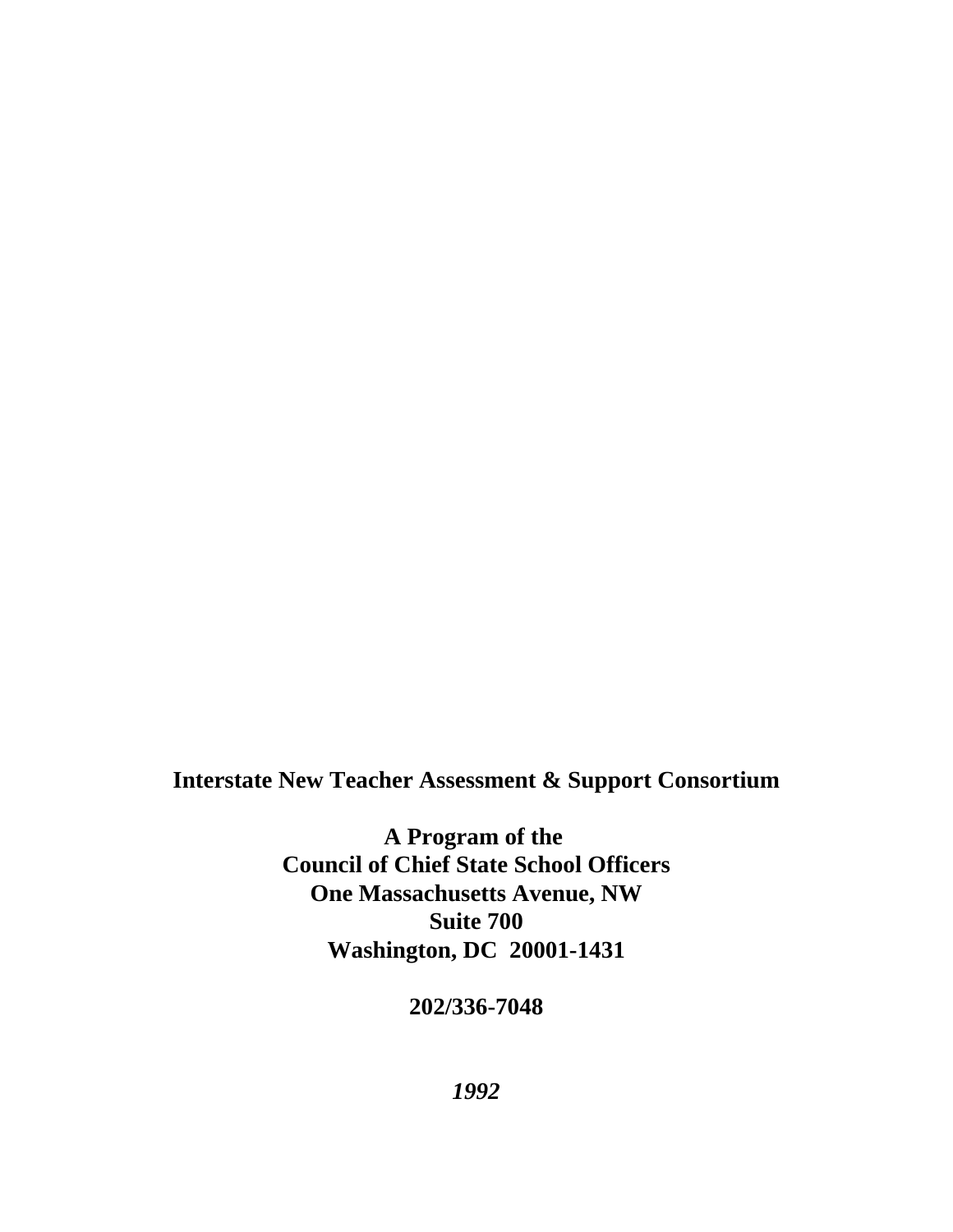# **INTERSTATE NEW TEACHER ASSESSMENT AND SUPPORT CONSORTIUM**

#### Dear Colleague:

For the past eighteen months the Interstate New Teacher Assessment and Support Consortium (INTASC), a program of the Council of Chief State School Officers, has been at work crafting model standards for licensing new teachers. Drafted by representatives of the teaching profession along with personnel from 17 state education agencies, these standards represent a common core of teaching knowledge and skills which will help all students acquire 21st century knowledge and skills. The standards were developed to be compatible with the advanced certification standards of the new National Board for Professional Teaching Standards. This effort takes another step toward a coherent approach to educating and licensing teachers based upon shared views among the states and within the profession of what constitutes professional teaching.

This document addresses the knowledge, dispositions and performances deemed essential for all teachers regardless of their specialty area. It is chapter one of a long term effort. When these standards have been reviewed and revised, the Committee will begin the process of developing subject area standards for new teachers. This process will use the National Board's standards, accepted standards for student outcomes K-12 and this conception of common knowledge as its reference points. As an integral part of this process, the Committee will also work on the development of assessment prototypes for evaluating the achievement of these standards.

The intent of this document, and those which will follow, is to stimulate dialogue among the stakeholders of the teaching profession about the best thinking of their colleagues regarding what constitutes competent beginning teaching. Our work is offered to state education agencies and institutions concerned with the professional development of teachers as a resource to revisit state standards for training and licensing new teachers, and to consider ways these models might enhance their system.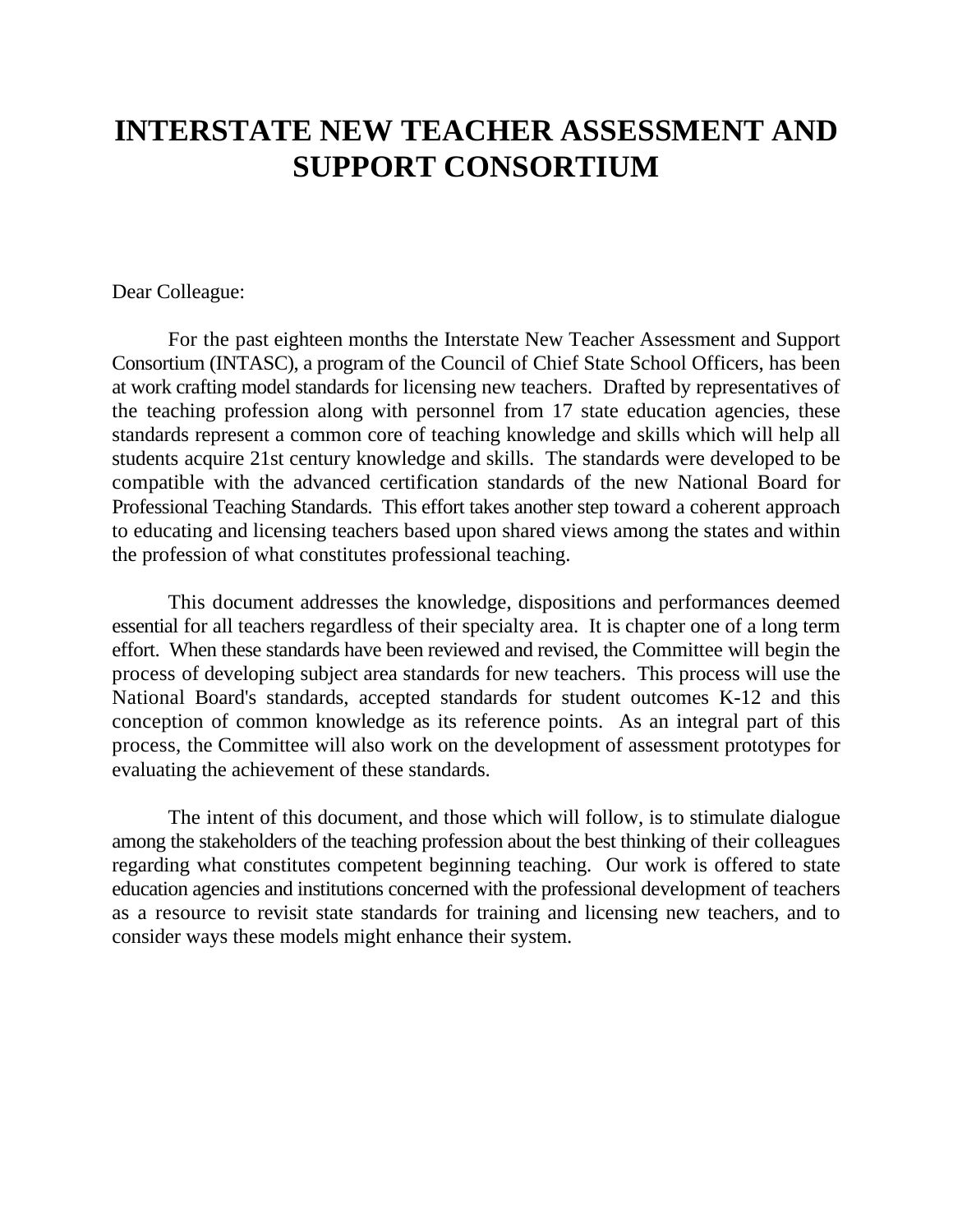We invite and encourage your comments on this draft. The draft is being widely circulated to members of the public and the profession as well as the policy making community. We invite you to make your comments in any way you like, including on the document itself. Please take time to answer the two questions about each principle. This will help us analyze the responses and make thoughtful revisions.

We thank you in advance for taking the time to review our work. It is only with public consensus on a shared vision of education that we can be successful and that our children can be assured of the education they will need to carry out the responsibilities of the future.

Sincerely,

INTASC Drafting Committee

M. Jean Miller, Director Linda Darling-Hammond, Chair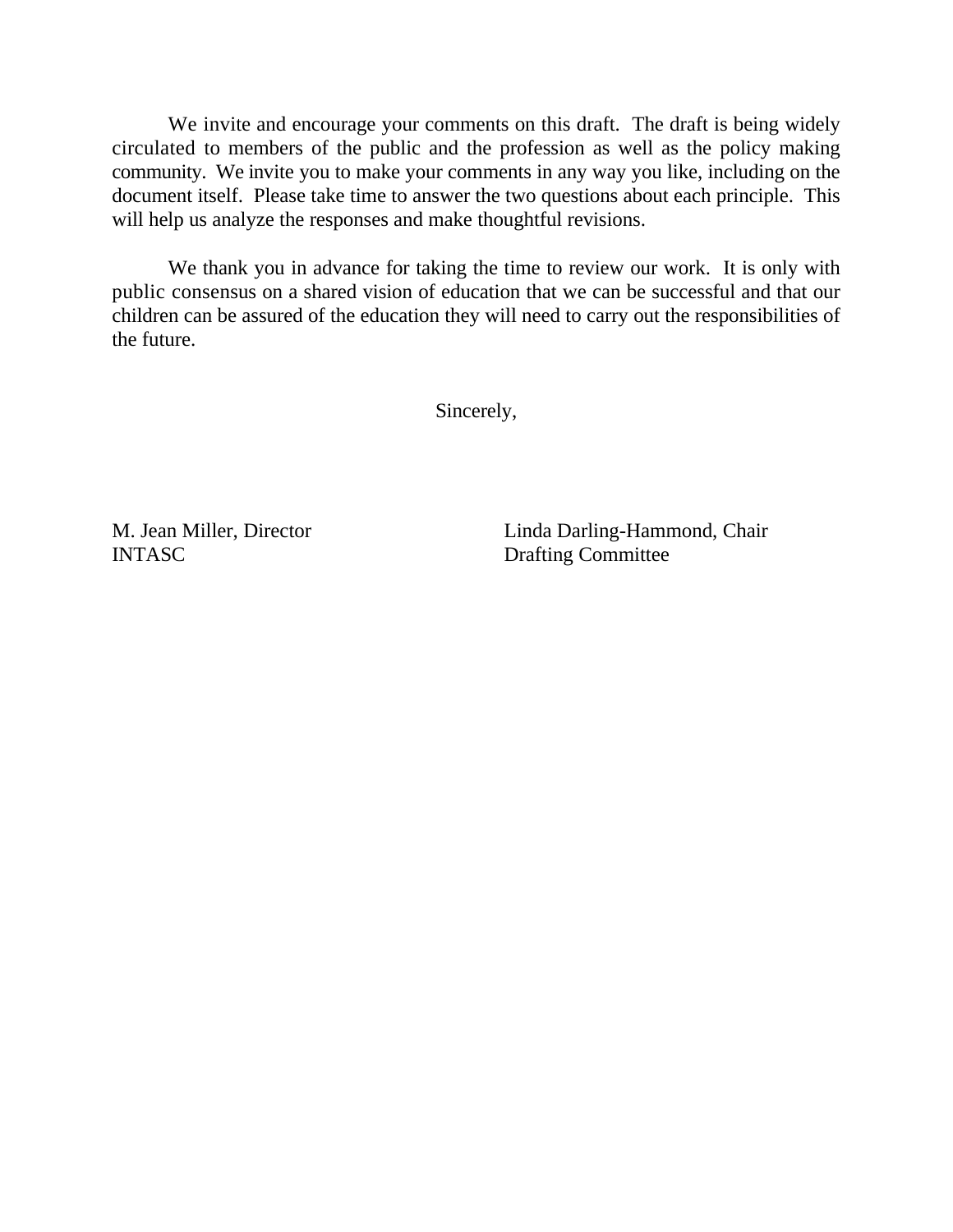## **Preface**

Efforts to restructure America's schools for the demands of a knowledge-based economy are redefining the mission of schooling and the job of teaching. Rather than merely "offering education," schools are now expected to ensure that all students learn and perform at high levels. Rather than merely "covering the curriculum," teachers are expected to find ways to support and connect with the needs of all learners. This new mission requires substantially more knowledge and skill of teachers and more studentcentered approaches to organizing schools. These learner-centered approaches to teaching and schooling require, in turn, supportive policies for preparing, licensing, and certifying educators and for regulating and accrediting schools.

As part of the many initiatives that have been undertaken to strengthen the teaching profession, a National Board for Professional Teaching Standards was established in 1987 to develop standards for the advanced certification of highly skilled veteran teachers, much as professional certifying agencies do in assessing physicians, architects, accountants, and others. In the same year the Interstate New Teacher Assessment and Support Consortium (INTASC,) a program of the Council of Chief State School Officers, was established to enhance collaboration among states interested in rethinking teacher assessment for initial licensing as well as for preparation and induction into the profession. The National Board and INTASC are united in their view that the complex art of teaching requires performance-based standards and assessment strategies that are capable of capturing teachers' reasoned judgments and that evaluate what they can actually do in authentic teaching situations.

#### *The INTASC Task Force on Teacher Licensing*

Under its current sponsorship by the Council of Chief State School Officers, INTASC established a task force last year to consider what kinds of changes in licensing standards would be needed to create "Board-compatible" standards for entry into the teaching profession. These are standards that embody the kinds of knowledge, skills, and dispositions that teachers need to practice responsibly when they enter teaching and that prepare them for eventual success as Board-certified teachers later in their careers.

The task force, chaired by Linda Darling-Hammond, is comprised of the following states and organizations: California, Connecticut, Delaware, Florida, Georgia, Kentucky, Louisiana, Massachusetts, Minnesota, New York, North Carolina, Pennsylvania, South Carolina, Texas, Vermont, Washington and Wisconsin, The National Board for Professional Teaching Standards, The American Association of Colleges for Teacher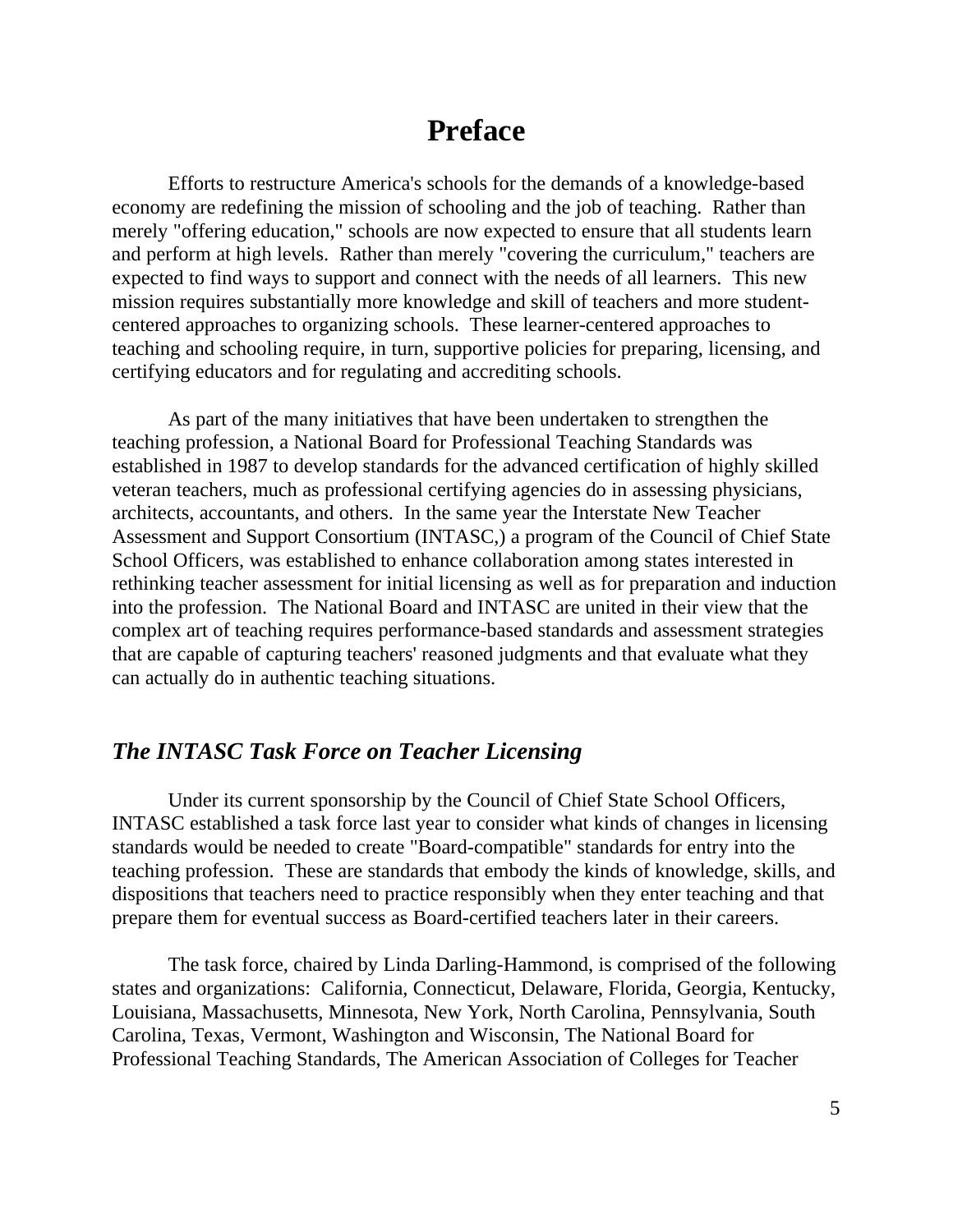Education, the National Council on Accreditation of Teacher Education, the National Association of State Directors of Teacher Education and Certification, the National Association of State Boards of Education, the American Federation of Teachers and the National Education Association. A State Networking Committee, composed of 22 additional states which have requested participation in the standards development work, will work with the task force to facilitate a public review of the draft standards.

The task force's goal is to create model standards for "Board-compatible" teacher licensing that can be reviewed by professional organizations and state agencies as a basis for their own standard-setting activities. The task force will continue its work by collecting, developing, and evaluating assessment ideas and options for evaluating candidates' knowledge and performances in relation to the standards, making the results of these activities available to states interested in collaborating on assessment development.

#### *The Starting Point: A Common Core of Teaching Knowledge*

The INTASC task force decided to begin its work by articulating standards for a common core of teaching knowledge and skills that should be acquired by all new teachers, to be followed by additional specific standards for disciplinary areas and levels of schooling. Like the first tier of assessment for licensing in virtually all other professions, this "common core" is intended to outline the common principles and foundations of practice that cut across specialty areas -- the knowledge of student learning and development, curriculum and teaching, contexts and purposes which creates a set of professional understandings, abilities, and commitments that all teachers share.

Starting with this shared knowledge was viewed as important for at least two reasons. First, it is the common commitment to ethical practice and foundational knowledge that provides the glue that holds members of a profession together, creating a common language, set of understandings, and beliefs that permit professionals to talk and work together toward shared purposes on behalf of their clients. Just as pediatricians and oncologists share a knowledge of human physiology so that they can work together after they have specialized further, so teachers of mathematics and social studies must share an understanding of child development and learning that allows them to plan together and assess students' needs from a common perspective. Second, the development of assessment possibilities -- a later task for INTASC -- may be enhanced across specialty areas by having developed a conception of the underlying knowledge that informs practice in many different ways.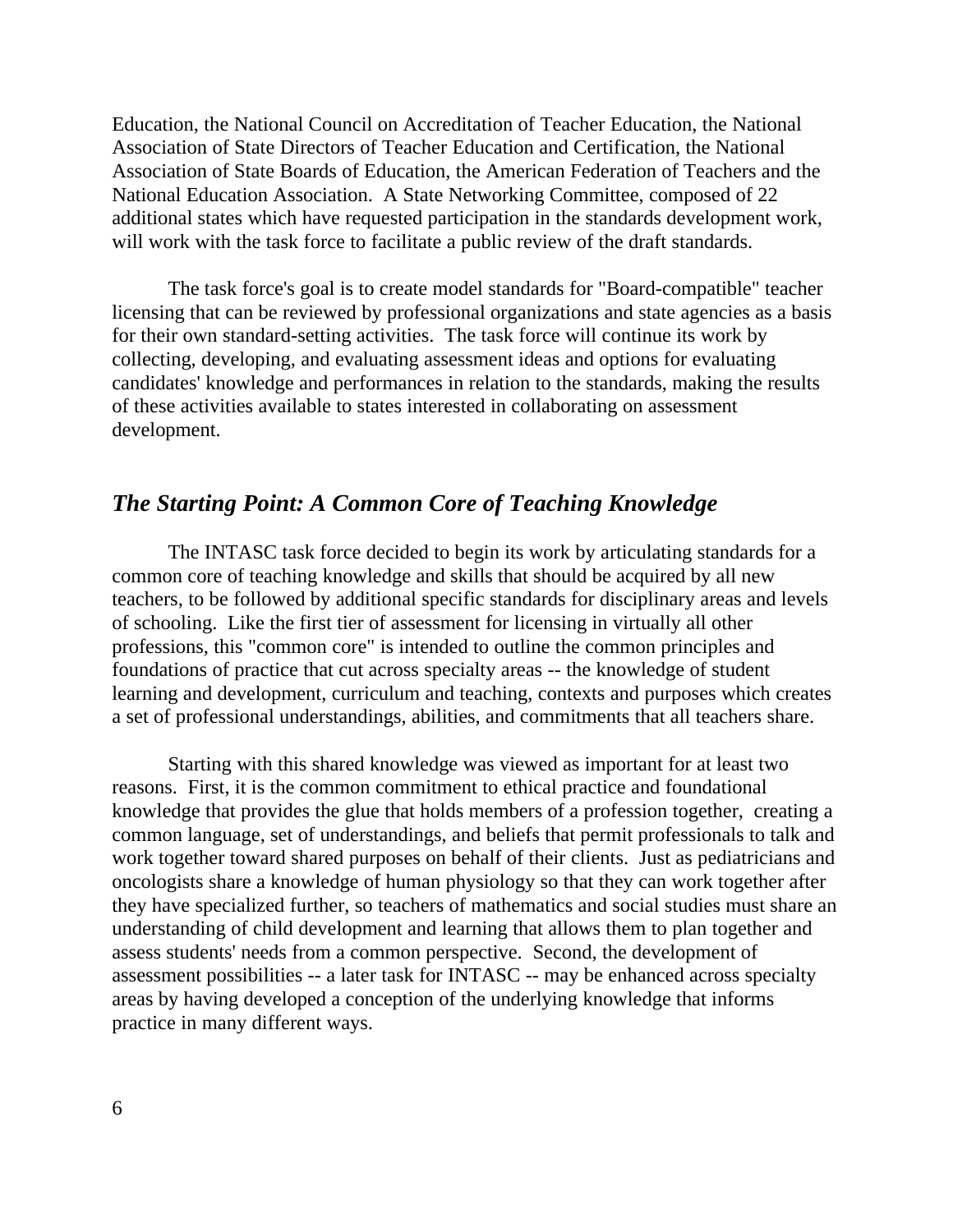This draft publication presents the first efforts of the group to develop such standards for a common core of teaching knowledge. Recognizing that applications of these common understandings and commitments are manifested in specific contexts - defined by students, subjects, and school levels, among others -- we emphasize that "common core" standards are not analogous to `generic' or context-free teaching behaviors. The assessment of specific teaching decisions and actions must occur in varied contexts that will require varied responses. In some cases, these are grounded in the discipline being taught: thus, subject-specific pedagogical decisions need to be evaluated in the context of subject-specific standards. These will be developed in the next phase of the task force's work. In other cases, contextual considerations must be made part of the assessment structure and response possibilities. Evaluating how the standards might be assessed is also part of the task force's future work. We invite your comments now and as the work progresses.

#### *The Standards: Performance-Based and Board-Compatible*

An important attribute of these proposed standards--and those to be developed in the next phase of the work--is that they are **performance-based**: that is, they describe what teachers should know and be able to do rather than listing courses that teachers should take in order to be awarded a license. This shift toward performance-based standard-setting is in line with the National Board's approach to developing standards and with the changes already occurring in a number of states. This approach should clarify what the criteria are for assessment and licensing, placing more emphasis on the abilities teachers develop than the hours they spend taking classes. Ultimately, performancebased licensing standards should enable states to permit greater innovation and diversity in how teacher education programs operate by assessing their outcomes rather than their inputs or procedures.

The standards were developed in response to the five major propositions that guide the National Board's standard-setting and assessment work:

ËTeachers are committed to students and their learning.

ËTeachers know the subjects they teach and how to teach those subjects to diverse learners.

ËTeachers are responsible for managing and monitoring student learning.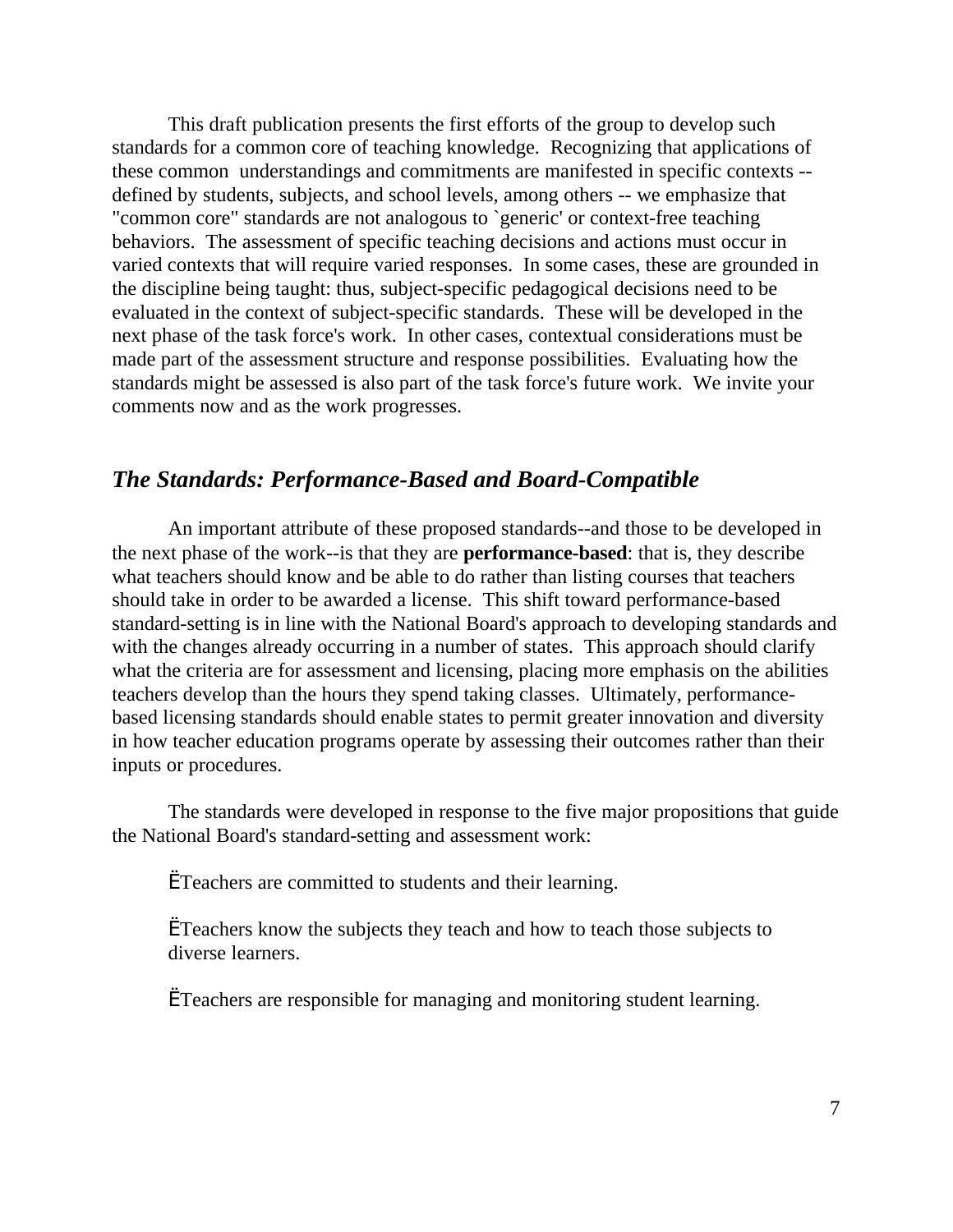ËTeachers think systematically about their practice and learn from experience.

ËTeachers are members of learning communities.

These propositions, articulated in much more elaborated form in the Board's background documents, will provide the foundation for the Board's standards for advanced certification. These are to be developed in each of 30 areas defined by disciplinary area (English/Language Arts; Mathematics; etc.) and developmental level of students (early childhood, middle childhood, early adolescence, and late adolescence/young adulthood). The resulting standards, in fields like "Early Adolescence English/Language Arts" and "Early Childhood Generalist," will provide the basis for performance-based assessments for advanced certification in each of these areas.

In our work, the task force used the Board's elaborated propositions, which embody criteria for identifying excellent teaching, as the basis for exploring what beginning teachers ought to be prepared to know and be able to do in order to develop into a teacher with these capacities over time. We drew on work in a number of the states that derives from a shared conception of teaching -- including recent work in California, Minnesota, New York, and Texas -- and on teacher education initiatives, including the Holmes Group's recent thinking about conceptions of teaching knowledge and Alverno College's performance-based approach to organizing teacher education. The Board's criteria remained our reference point, and they permeate these standards. However, our resulting ten principles are not organized within each of the Board's propositions, since so many abilities are interwoven and cut across several at once.

Having begun with the common core of teaching knowledge, we plan to develop specialty area standards for beginning teachers following on the heels of those the Board is now beginning to issue, area by area, for advanced certification. A decision not yet made, however, is whether to follow exactly the Board's structure for 30 certification areas and how to reconcile the different structures for licensing areas that already exist across the states.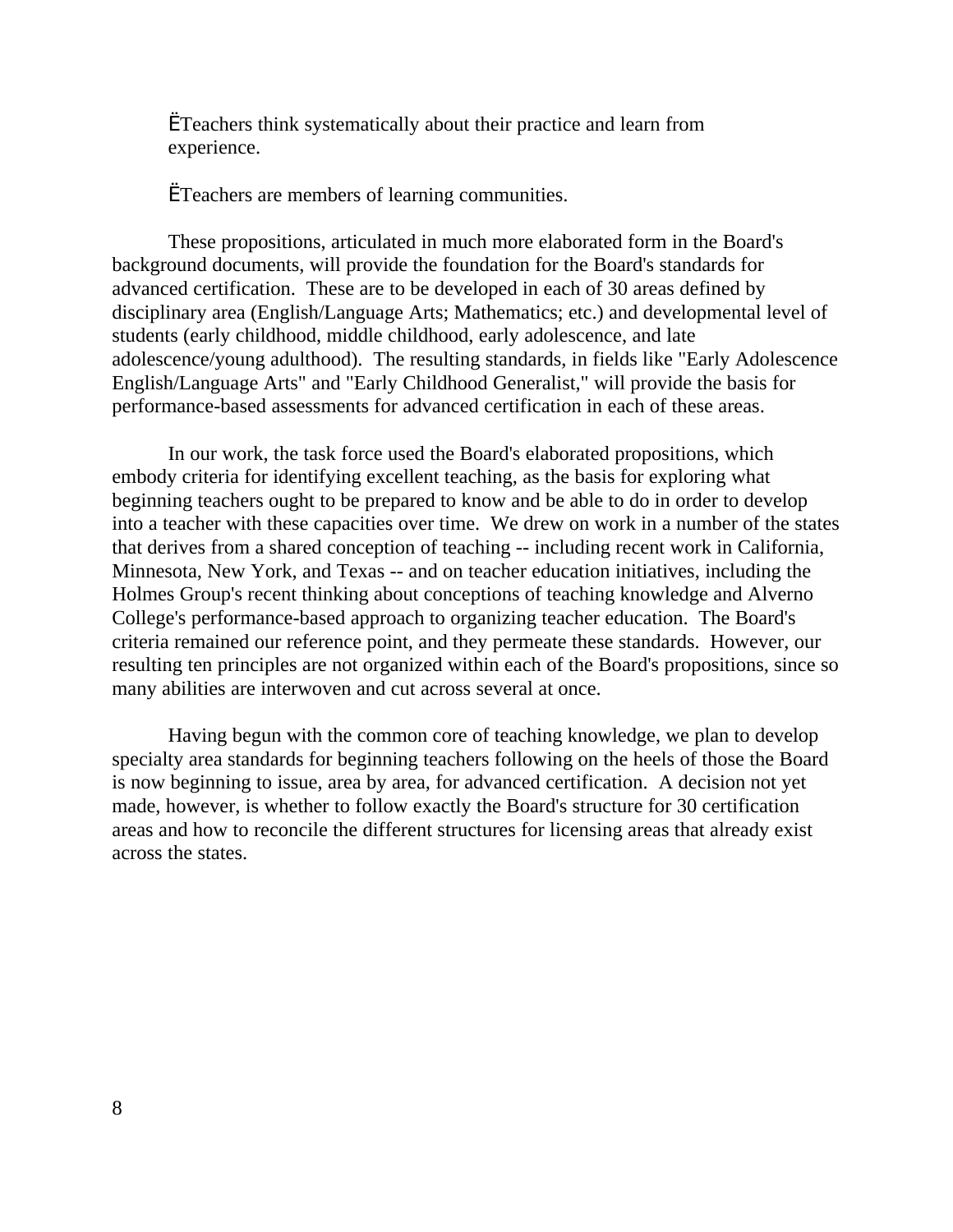#### *Levels and Meanings of Standards*

#### **Licensing vs. certification**

Two important issues arise in creating "Board-compatible" standards for state licensing:

ËWhat is the difference between Board certification and state licensing? and

ËHow do we distinguish between the kind of practice required of a beginning teacher who is applying for a license and that expected of an experienced, highly-skilled teacher applying for advanced certification?

State licensing performs a different function from professional certification. Members of all professions and many other occupations must be licensed by the states in which they wish to practice, meeting standards of minimal competence established by each state to protect the public from harm. Often these standards are established by professional standards boards to whom the state delegates this function.

Professional certification, on the other hand, is based on standards -- often more advanced or exacting ones -- established by the profession itself, sometimes through a national organization like the National Board of Medical Examiners or the National Architectural Registration Board. These standards generally are developed to represent high levels of competence and skill. Thus, certified public accountants, board-certified physicians, and registered architects have met professional standards that exceed those demanded by most states for licensure. These standards may require additional education or supervised internship as well as greater knowledge and more skilled performances in specific areas.

As these functions are evolving in teaching, states will continue to license beginning teachers and other teachers who want to move into a state to practice. The National Board will award advanced certificates to those who have met the prerequisite experience level of at least three years of practice and who voluntarily sit for and pass its examinations. If certification evolves as it has in other professions, it is likely that at some point states may accept Board certification as satisfying state requirements for incoming veteran teachers who apply for a license when they move into the state.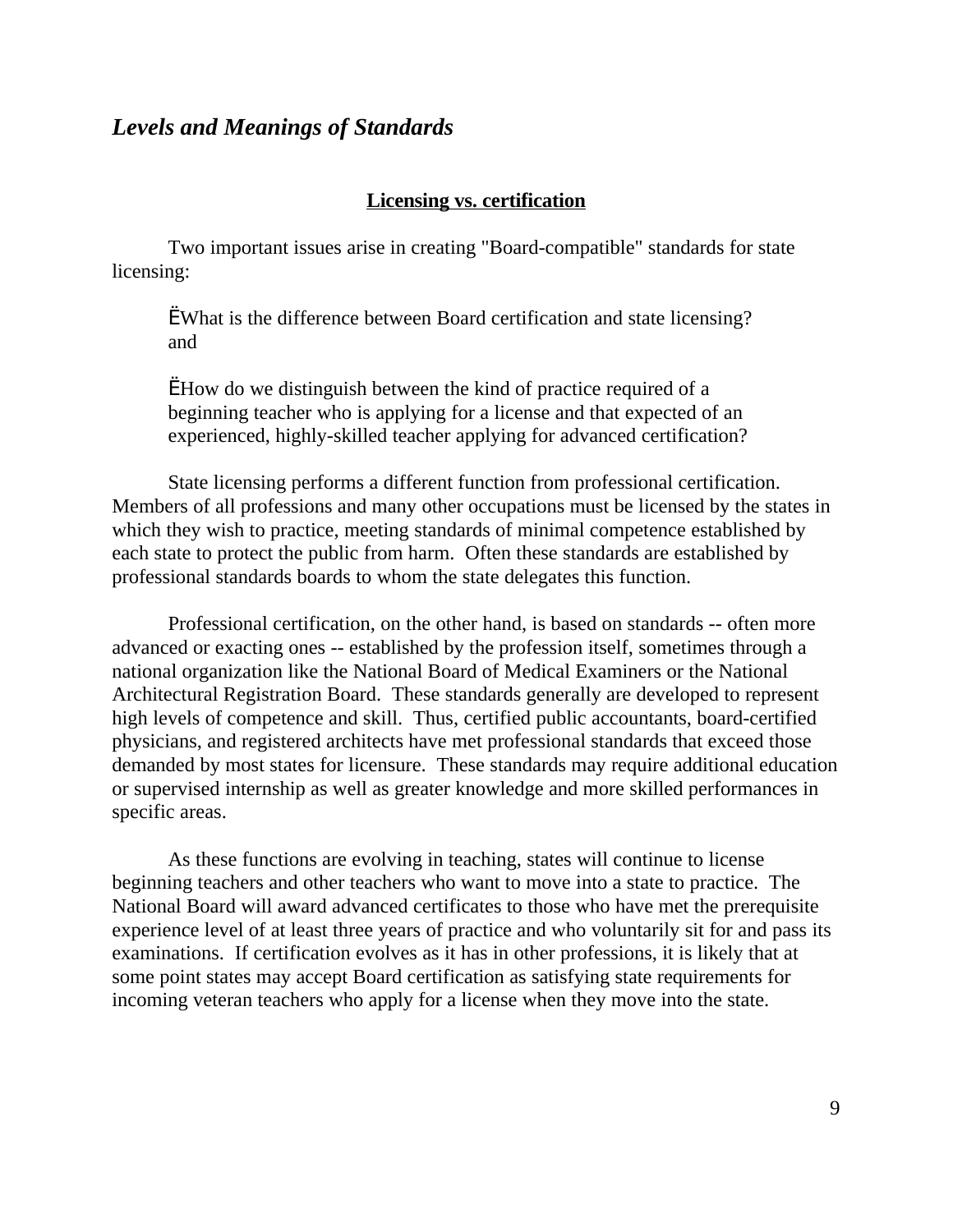#### **Beginning vs. advanced**

The task force spent a great deal of time considering two other related questions:

ËAt what stage in a teacher's entry into the profession would these licensing standards apply?

ËHow do we distinguish between beginning and advanced levels of performance?

As entry into teaching has become more staged, with many states requiring probationary periods prior to issuing a continuing license, and an increasing number requiring a year long internship as part of extended preparation, questions arise about what teachers should be expected to know and be able to do at various junctures in this process. We debated the question of whether these standards should apply before or after teachers have completed an internship, for example, and whether certain kinds of preparation would be needed to enable teachers to succeed. Decisions about what kinds of preparation teachers need to be successful with students are decisions that states must make.

However states handle it though, the issuing of a license should have a common meaning: that the entrant is prepared to practice responsibly as the primary teacher of record for students. We have consequently established these standards with this criterion in mind. Students' needs for well-grounded and adaptive teaching are what must ultimately define the standards for teachers.

States would be expected to apply the standards at the juncture at which they issue a license which allows teachers to practice independently as teacher of record. Then states should consider whether changes in preparation are needed to ensure that teachers have the ability to engage in the kinds of learner-centered practices articulated by the standards and have the opportunity to build their developing practice on a solid foundation that will lead to higher levels of expertise.

The related question is what distinguishes the beginning practice of a competent newly-licensed teacher from the advanced levels of teaching performance expected of a Board-certified teacher. In our deliberations about this question, we considered whether there were certain kinds or classes of knowledge, understanding, commitment, or ability that a Board-certified teacher might exhibit which would be wholly unnecessary for a beginning teacher and consequently should be omitted from licensing considerations. We could not identify any area in which this approach would not seriously undermine the capacity of beginning teachers to develop their practice on a solid foundation.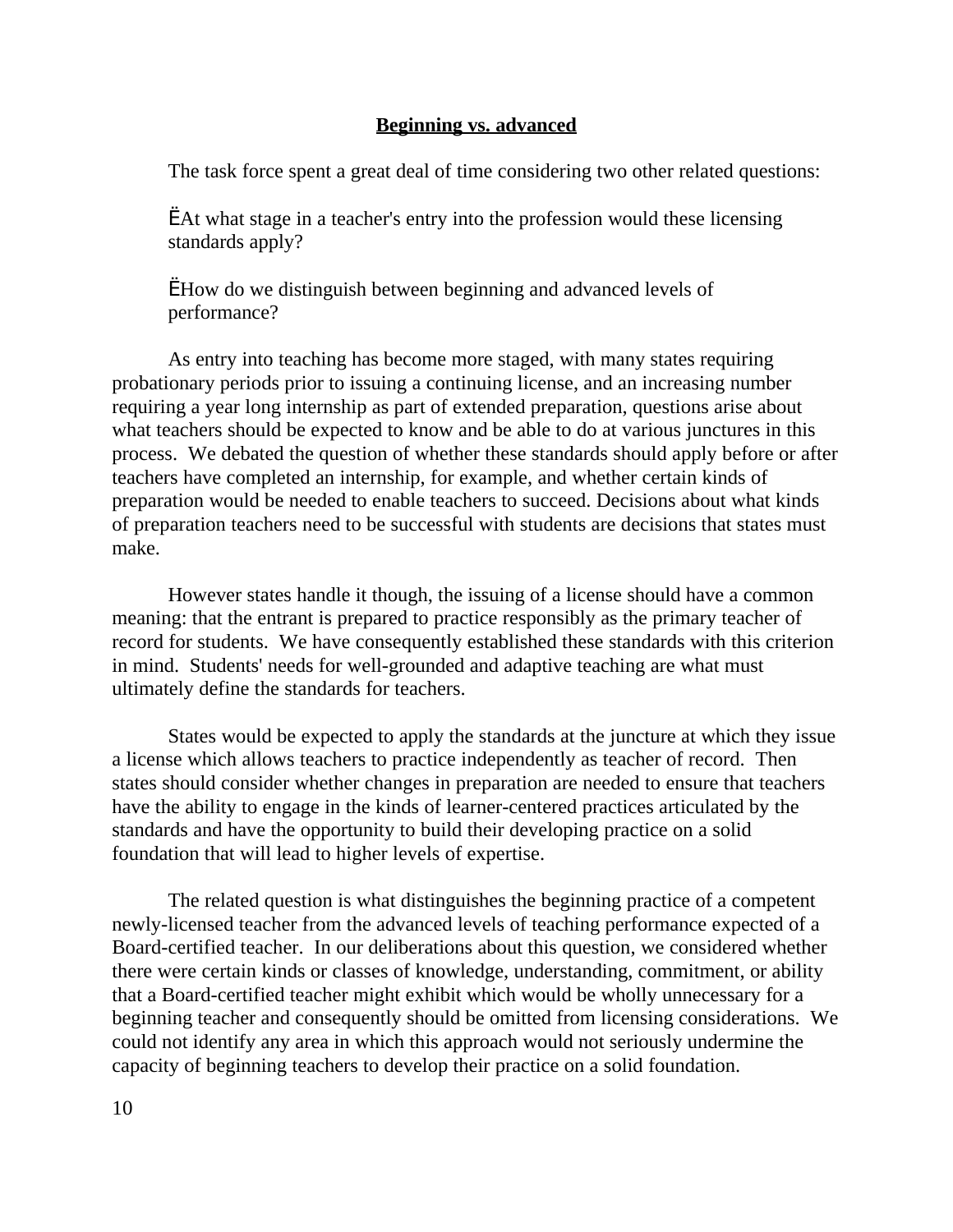We concluded that the appropriate distinctions between beginning and advanced practice are in the degree of sophistication teachers exhibit in the application of knowledge rather than in the kind of knowledge needed. Advanced practitioners will have developed their abilities to deal simultaneously with more of the complex facets of the teaching context, with greater flexibility and adaptability, and a more highlydeveloped capacity to integrate their understandings and performances on behalf of students' individual needs. At the same time, to eventually become an expert practitioner, beginning teachers must have, at the least, an awareness of the kinds of knowledge and understandings needed -- as well as resources available -- to develop these skills, must have some capacity to address the many facets of curriculum, classroom, and student life, and must have the dispositions and commitments that pledge them to professional development and responsibility.

In sum, these standards aim to develop beginning professionals while contributing, at the same time, to the development of the profession. We offer them to you -- the profession and the public -- for your feedback and comments.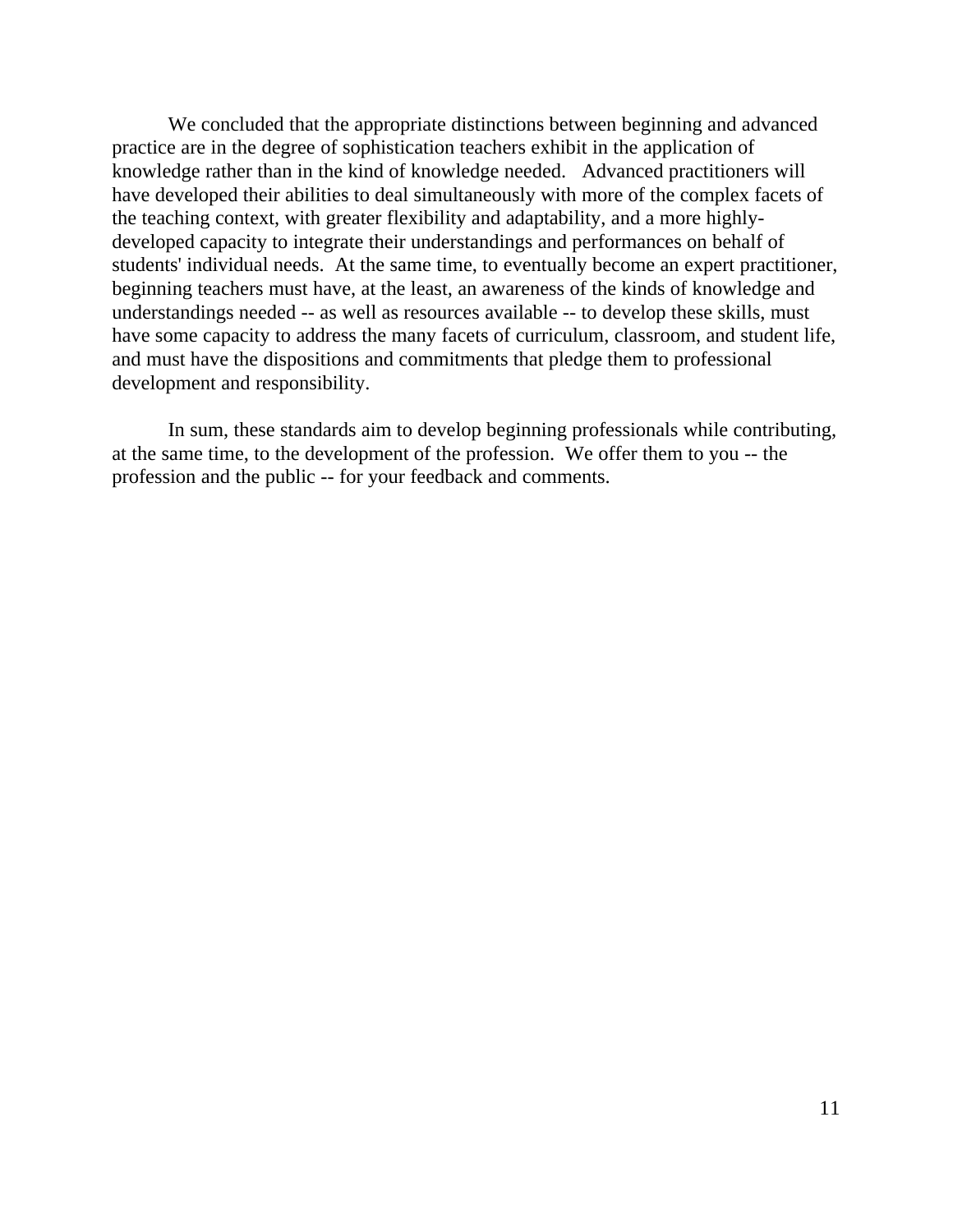# **Preamble**

We hold these truths to be self-evident: that all children have the potential to learn rigorous content and achieve high standards and that a well educated citizenry is essential for maintaining our democracy and ensuring a competitive position in a global economy.

We believe that our educational system must guarantee a learning environment in which all children can learn and achieve their own kind of individually configured excellence -- an environment that nurtures their unique talents and creativity; understands, respects, and incorporates the diversity of their experiences into the learning process; and cultivates their personal commitment to enduring habits of life-long learning.

We believe that states must strive to ensure excellence in teaching for all children by establishing professional licensing standards and learning opportunities which enable all teachers to develop and use professional knowledge, skills, and dispositions on behalf of students.

We believe that these standards and opportunities should enable teachers to support the intellectual, social, emotional, moral, and physical development of students, respond with flexibility and professional judgment to their different needs; and actively engage them in their own learning so that they can use and generate knowledge in effective and powerful ways.

We believe that teaching and learning comprise a holistic process that connects ideas and disciplines to each other and to the personal experiences, environments, and communities of students. Consequently, the process of teaching must be dynamic and reciprocal, responding to the many contexts within which students learn. Such teaching demands that teachers integrate their knowledge of subjects, students, the community,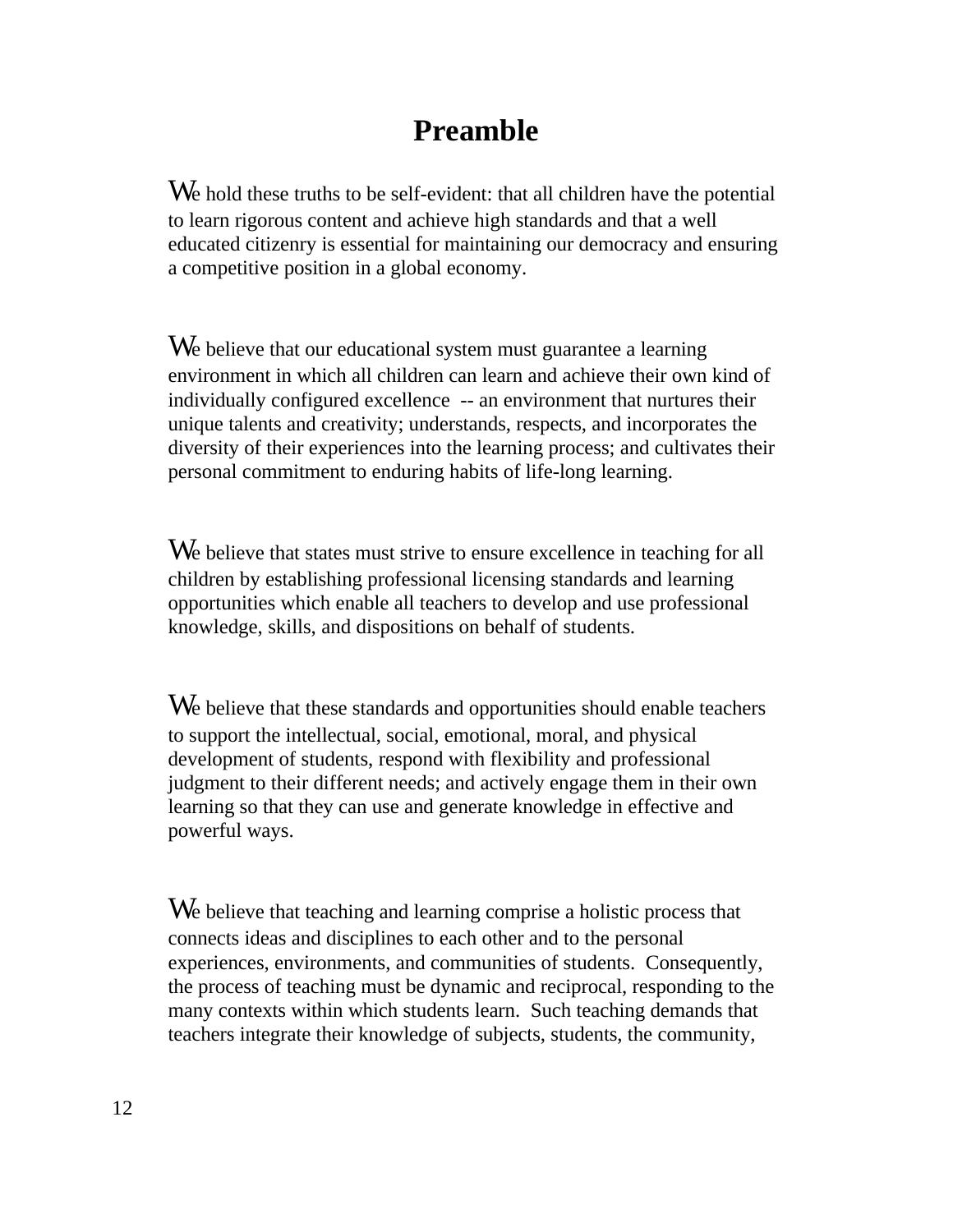and curriculum to create a bridge between learning goals and learners' lives.

We believe that professional teachers assume roles that extend beyond the classroom and include responsibilities for connecting to parents and other professionals, developing the school as a learning organization, and using community resources to foster the education and welfare of students.

We believe that teachers' professional development is a dynamic process extending from initial preparation over the course of an entire career. Professional teachers are responsible for planning and pursuing their ongoing learning, for reflecting with colleagues on their practice, and for contributing to the profession's knowledge base. States and local education agencies must be responsible for investing in the growth of knowledge for individual teachers and the profession as a whole, and for establishing policies, resources, and organizational structures that guarantee continuous opportunity for teacher learning.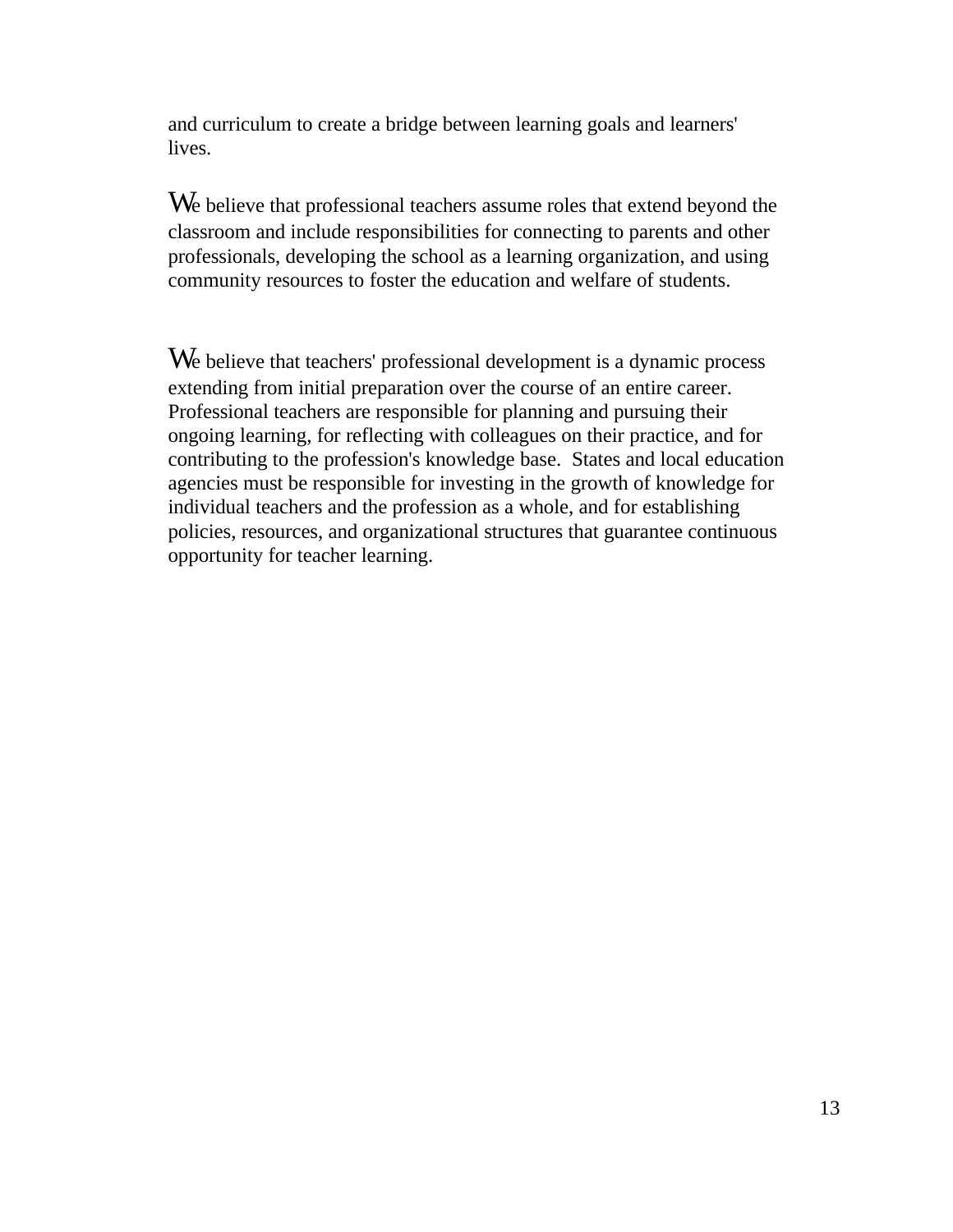# **Draft Standards**

Principle #1: *The teacher understands the central concepts, tools of inquiry, and structures of the discipline(s) he or she teaches and can create learning experiences that make these aspects of subject matter meaningful for students.*

## **KNOWLEDGE**

*[Detailed standards for discipline-based knowledge will be included in the subject matter standards to be developed in the next phase of this project.]*

The teacher understands major concepts, assumptions, debates, processes of inquiry, and ways of knowing that are central to the discipline(s) s/he teaches.

The teacher understands how students' conceptual frameworks and their misconceptions for an area of knowledge can influence their learning.

The teacher can relate his/her disciplinary knowledge to other subject areas.

### **DISPOSITIONS**

The teacher realizes that subject matter knowledge is not a fixed body of facts but is complex and ever-evolving. S/he seeks to keep abreast of new ideas and understandings in the field.

The teacher appreciates multiple perspectives and conveys to learners how knowledge is developed from the vantage point of the knower.

The teacher has enthusiasm for the discipline(s) s/he teaches and sees connections to everyday life.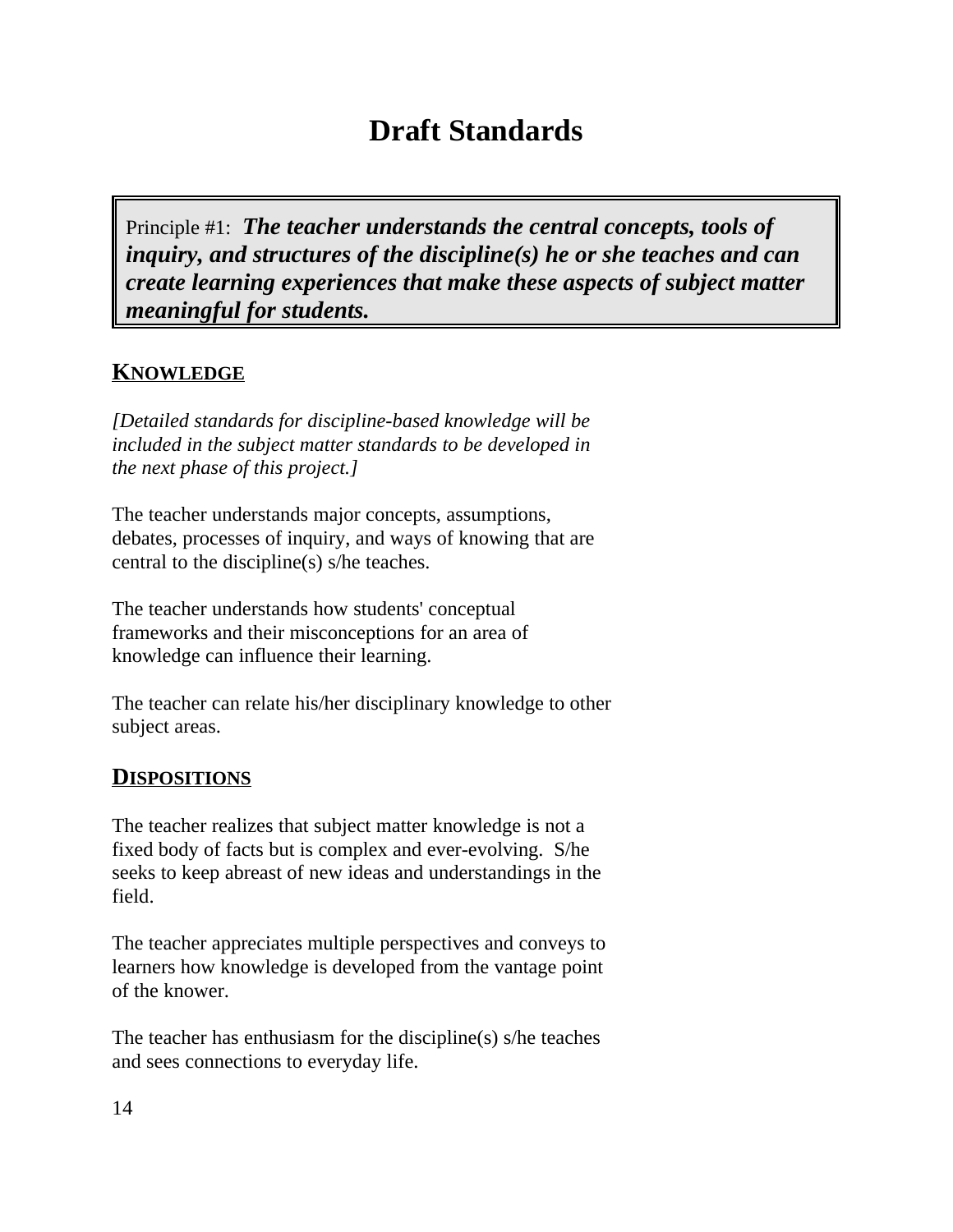The teacher is committed to continuous learning and engages in professional discourse about subject matter knowledge and children's learning of the discipline.

#### **PERFORMANCES**

The teacher effectively uses multiple representations and explanations of disciplinary concepts that capture key ideas and link them to students' prior understandings.

The teacher can represent and use differing viewpoints, theories, "ways of knowing" and methods of inquiry in his/her teaching of subject matter concepts.

The teacher can evaluate teaching resources and curriculum materials for their comprehensiveness, accuracy, and usefulness for representing particular ideas and concepts.

The teacher engages students in generating knowledge and testing hypotheses according to the methods of inquiry and standards of evidence used in the discipline.

The teacher develops and uses curricula that encourage students to see, question, and interpret ideas from diverse perspectives.

The teacher can create interdisciplinary learning experiences that allow students to integrate knowledge, skills, and methods of inquiry from several subject areas.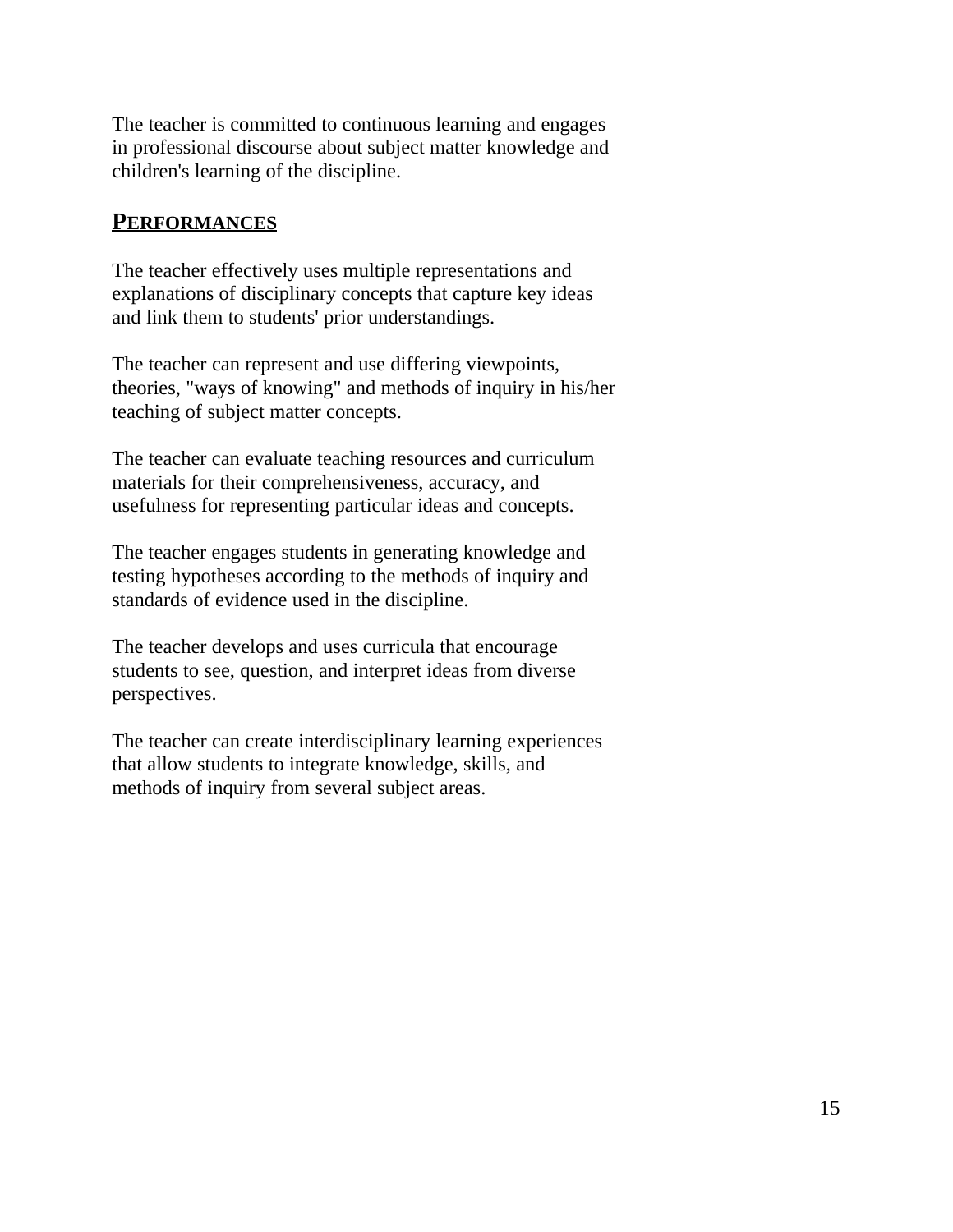Principle #2: *The teacher understands how children learn and develop, and can provide learning opportunities that support their intellectual, social and personal development.*

## **KNOWLEDGE**

The teacher understands how learning occurs--how students construct knowledge, acquire skills, and develop habits of mind--and knows how to use instructional strategies that promote student learning.

The teacher understands that students' physical, social, emotional, moral and cognitive development influence learning and knows how to address these factors when making instructional decisions.

The teacher is aware of expected developmental progressions and ranges of individual variation within each domain (physical, social, emotional, moral and cognitive), can identify levels of readiness in learning, and understands how development in any one domain may affect performance in others.

### **DISPOSITIONS**

The teacher appreciates individual variation within each area of development, shows respect for the diverse talents of all learners, and is committed to help them develop selfconfidence and competence.

The teacher is disposed to use students' strengths as a basis for growth, and their errors as an opportunity for learning.

#### **PERFORMANCES**

The teacher assesses individual and group performance in order to design instruction that meets learners' current needs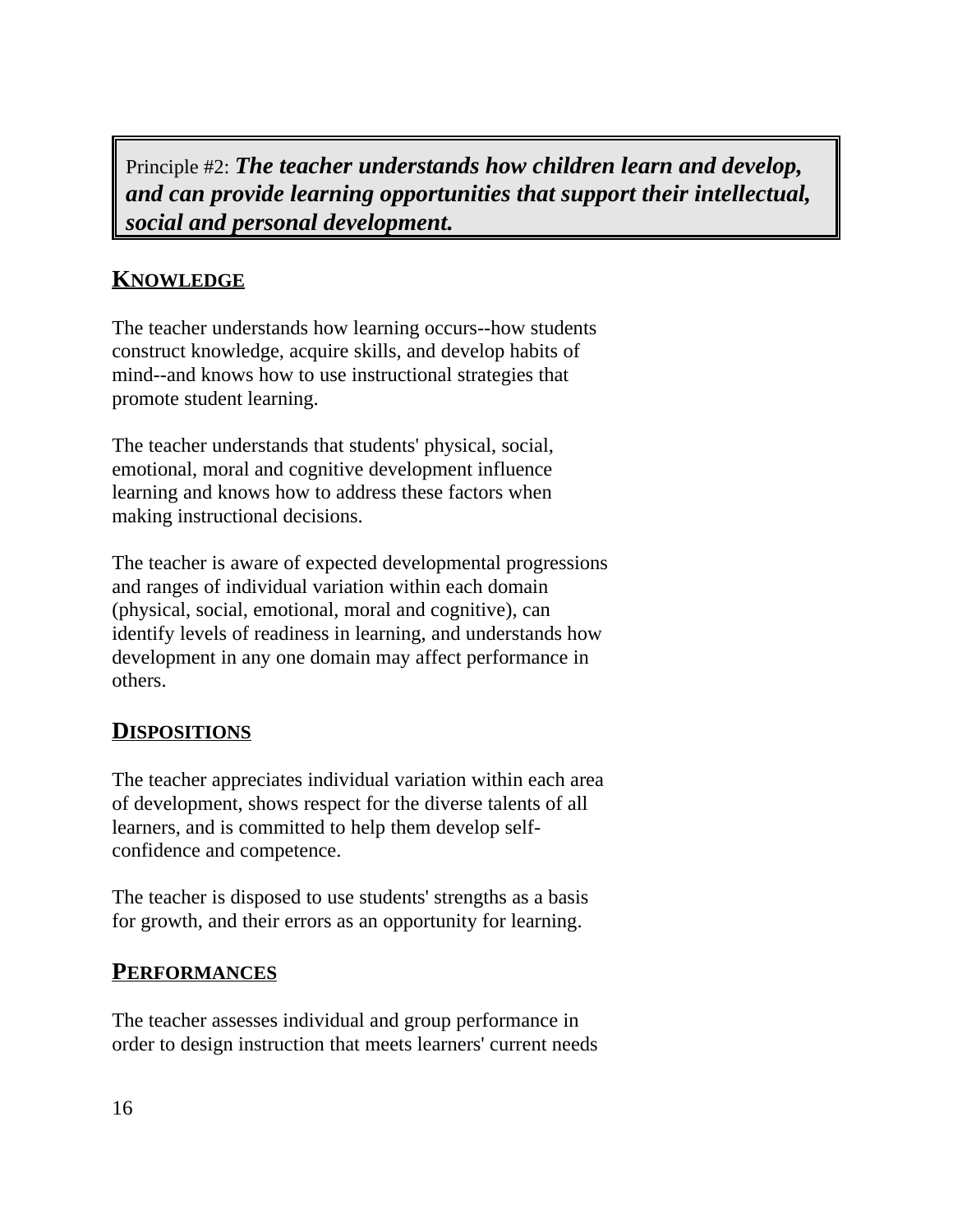in each domain (cognitive, social, emotional, moral, and physical) and that leads to the next level of development.

The teacher stimulates student reflection on prior knowledge and links new ideas to already familiar ideas, making connections to students' experiences, providing opportunities for active engagement, manipulation, and testing of ideas and materials, and encouraging students to assume responsibility for shaping their learning tasks.

The teacher accesses students' thinking and experiences as a basis for instructional activities by, for example, encouraging discussion, listening and responding to group interaction, and eliciting samples of student thinking orally and in writing.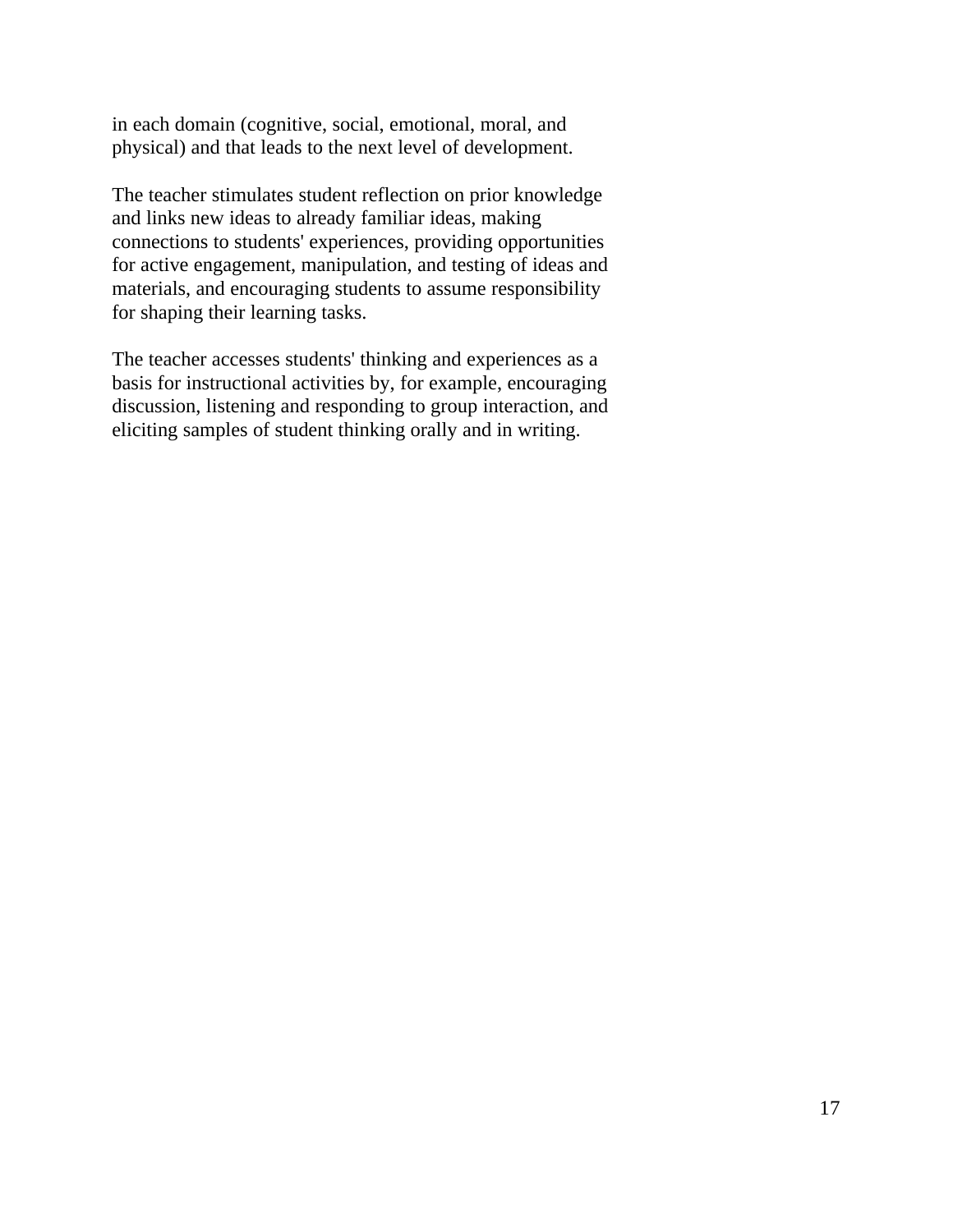Principle #3: *The teacher understands how students differ in their approaches to learning and creates instructional opportunities that are adapted to diverse learners.*

## **KNOWLEDGE**

The teacher understands and can identify differences in approaches to learning and performance, including different learning styles, multiple intelligences, and performance modes, and can design instruction that helps use students' strengths as the basis for growth.

The teacher knows about areas of exceptionality in learning- including learning disabilities, visual and perceptual difficulties, and special physical or mental challenges.

The teacher knows about the process of second language acquisition and about strategies to support the learning of students whose first language is not English.

The teacher understands how students' learning is influenced by individual experiences, talents, and prior learning, as well as language, culture, family and community values.

The teacher has a well-grounded framework for understanding cultural and community diversity and knows how to learn about and incorporate students' experiences, cultures, and community resources into instruction.

## **DISPOSITIONS**

The teacher believes that all children can learn at high levels and persists in helping all children achieve success.

The teacher appreciates and values human diversity, shows respect for students' varied talents and perspectives, and is committed to the pursuit of "individually configured excellence."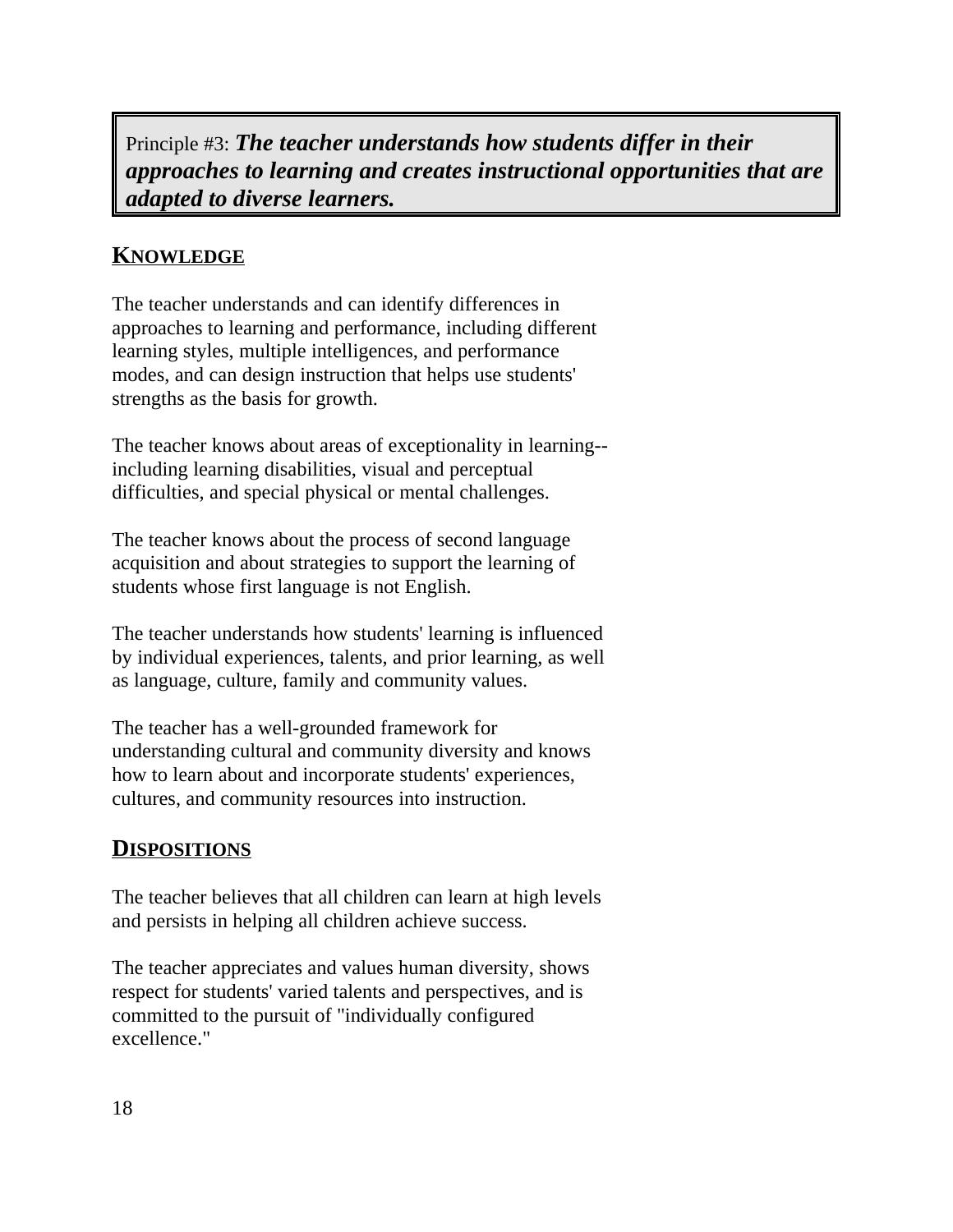The teacher respects students as individuals with differing personal and family backgrounds and various skills, talents, and interests.

The teacher is sensitive to community and cultural norms.

The teacher makes students feel valued for their potential as people, and helps them learn to value each other.

### **PERFORMANCES**

The teacher identifies and designs instruction appropriate to students' stages of development, learning styles, strengths, and needs.

The teacher uses teaching approaches that are sensitive to the multiple experiences of learners and that address different learning and performance modes.

The teacher makes appropriate provisions (in terms of time and circumstances for work, tasks assigned, communication and response modes) for individual students who have particular learning differences or needs.

The teacher can identify when and how to access appropriate services or resources to meet exceptional learning needs.

The teacher seeks to understand students' families, cultures, and communities, and uses this information as a basis for connecting instruction to students' experiences (e.g. drawing explicit connections between subject matter and community matters, making assignments that can be related to students' experiences and cultures).

The teacher brings multiple perspectives to the discussion of subject matter, including attention to students' personal, family, and community experiences and cultural norms.

The teacher creates a learning community in which individual differences are respected.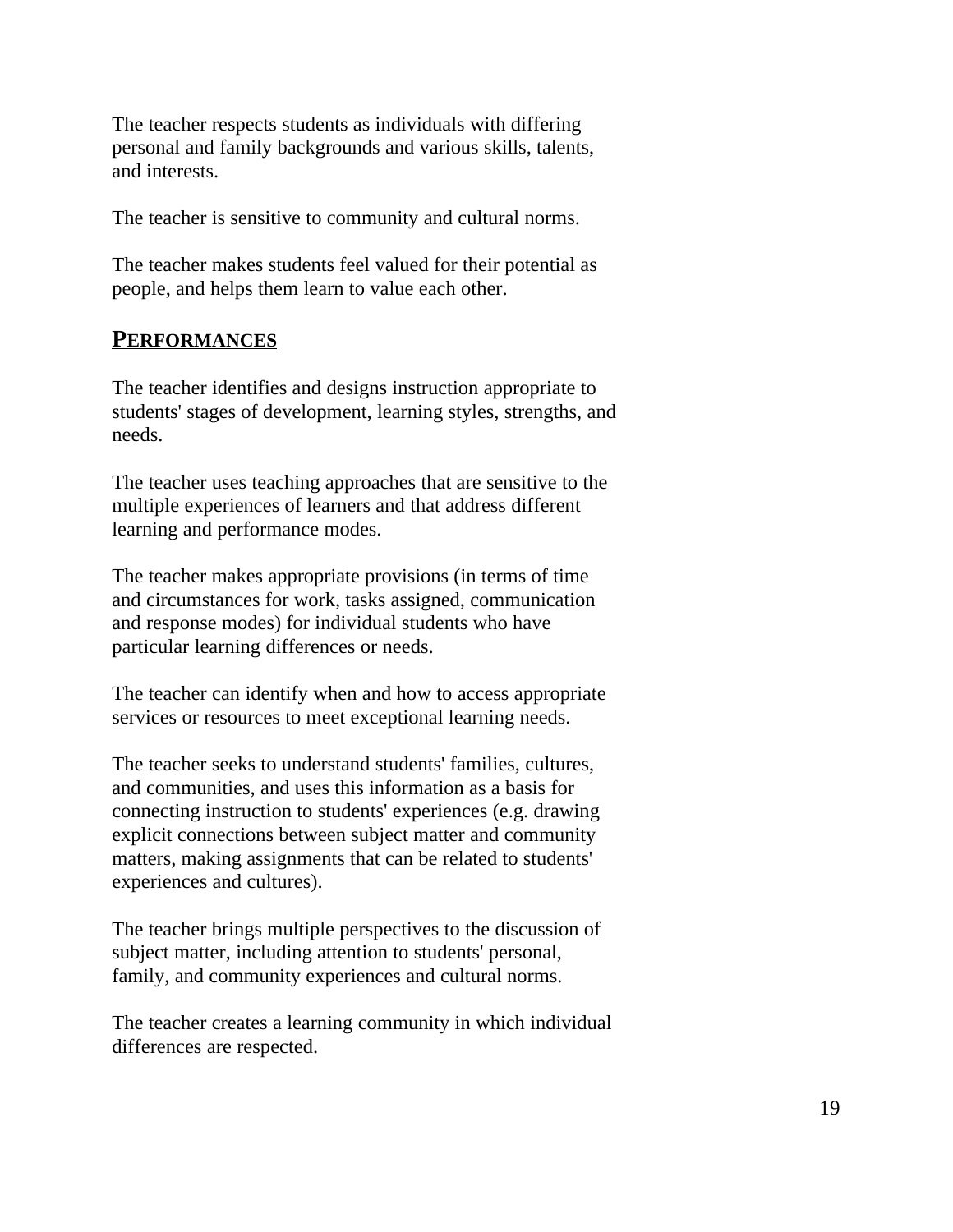Principle #4: *The teacher understands and uses a variety of instructional strategies to encourage students' development of critical thinking, problem solving, and performance skills.*

## **KNOWLEDGE**

The teacher understands the cognitive processes associated with various kinds of learning (e.g. critical and creative thinking, problem structuring and problem solving, invention, memorization and recall) and how these processes can be stimulated.

The teacher understands principles and techniques, along with advantages and limitations, associated with various instructional strategies (e.g. cooperative learning, direct instruction, discovery learning, whole group discussion, independent study, interdisciplinary instruction).

The teacher knows how to enhance learning through the use of a wide variety of materials as well as human and technological resources (e.g. computers, audio-visual technologies, videotapes and discs, local experts, primary documents and artifacts, texts, reference books, literature, and other print resources).

### **DISPOSITIONS**

The teacher values the development of students' critical thinking, independent problem solving, and performance capabilities.

The teacher values flexibility and reciprocity in the teaching process as necessary for adapting instruction to student responses, ideas, and needs.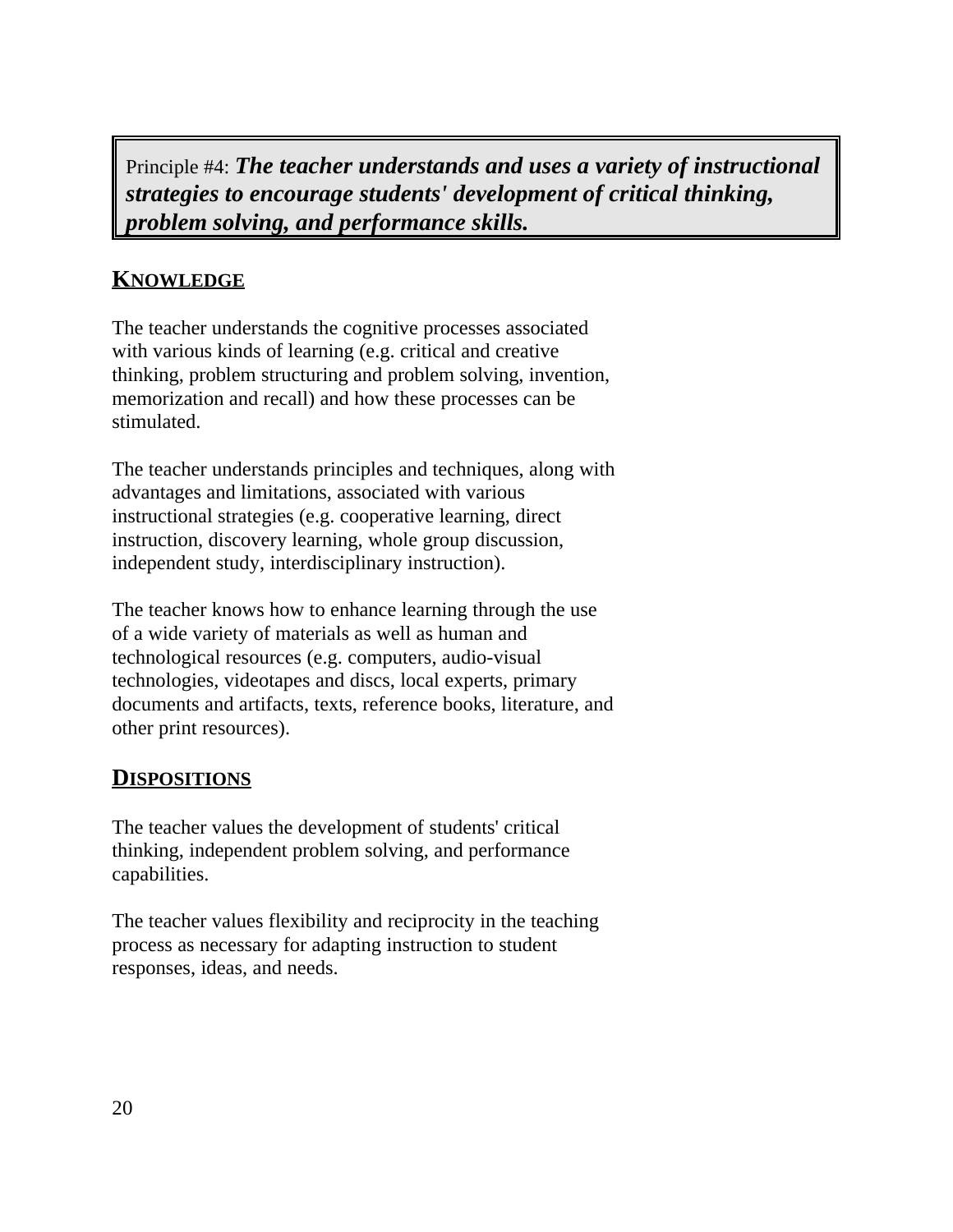#### **PERFORMANCES**

The teacher carefully evaluates how to achieve learning goals, choosing alternative teaching strategies and materials to achieve different instructional purposes and to meet student needs (e.g. developmental stages, prior knowledge, learning styles, and interests).

The teacher uses multiple teaching and learning strategies to engage students in active learning opportunities that promote the development of critical thinking, problem solving, and performance capabilities and that help student assume responsibility for identifying and using learning resources.

The teacher constantly monitors and adjusts strategies in response to learner feedback.

The teacher varies his or her role in the instructional process (e.g. instructor, facilitator, coach, audience) in relation to the content and purposes of instruction and the needs of students.

The teacher develops a variety of clear, accurate presentations and representations of concepts, using alternative explanations to assist students' understanding and presenting diverse perspectives to encourage critical thinking.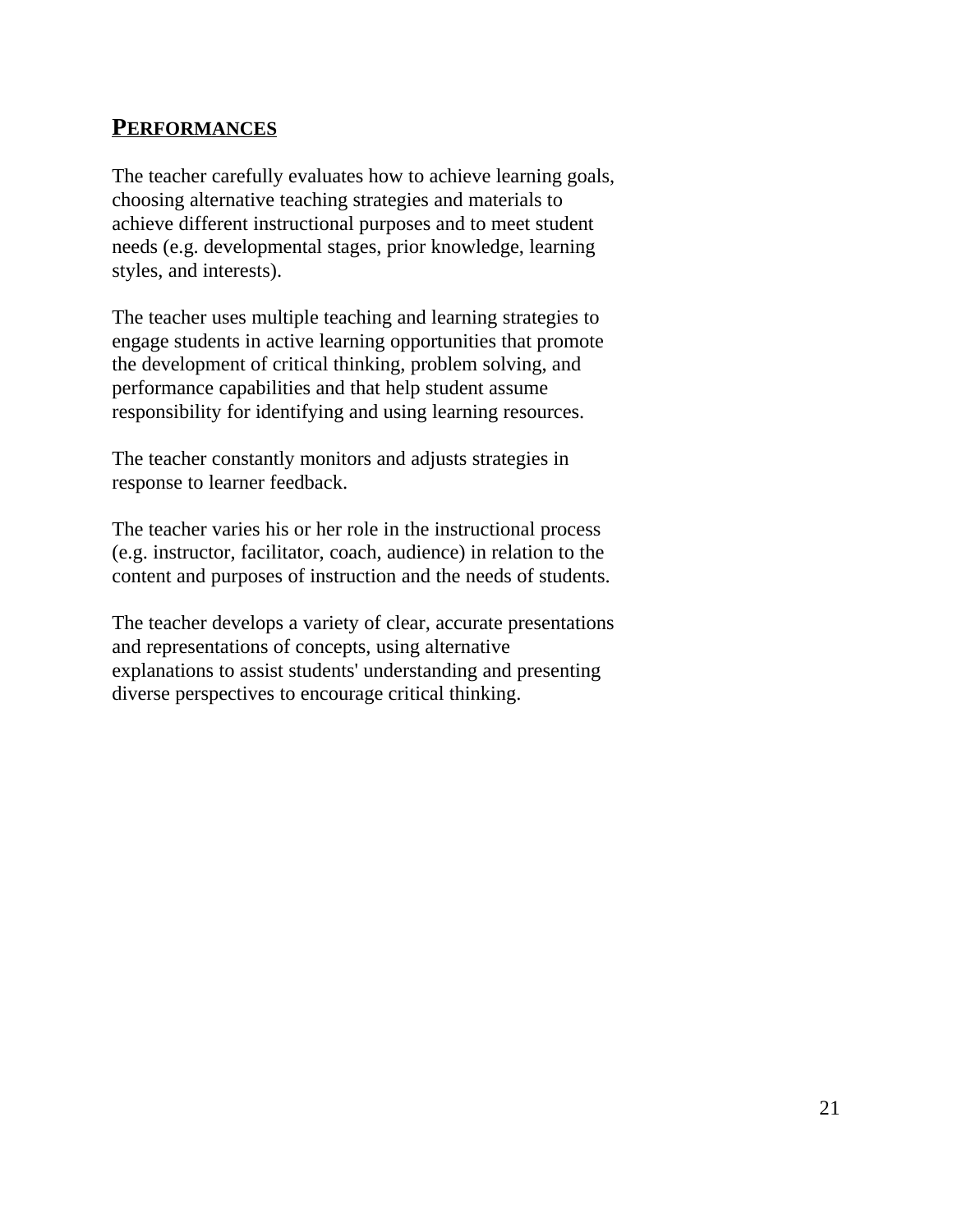Principle #5: *The teacher uses an understanding of individual and group motivation and behavior to create a learning environment that encourages positive social interaction, active engagement in learning, and self-motivation.*

## **KNOWLEDGE**

The teacher can use knowledge about human motivation and behavior drawn from the foundational sciences of psychology, anthropology, and sociology to develop strategies for organizing and supporting individual and group work.

The teacher understands how social groups function and influence people, and how people influence groups.

The teacher knows how to help people work productively and cooperatively with each other in complex social settings.

The teacher understands the principles of effective classroom management and can use a range of strategies to promote positive relationships, cooperation, and purposeful learning in the classroom.

The teacher recognizes factors and situations that are likely to promote or diminish intrinsic motivation, and knows how to help students become self-motivated.

### **DISPOSITIONS**

The teacher takes responsibility for establishing a positive climate in the classroom and participates in maintaining such a climate in the school as whole.

The teacher understands how participation supports commitment, and is committed to the expression and use of democratic values in the classroom. The teacher values the role of students in promoting each other's learning and recognizes the importance of peer relationships in establishing a climate of learning.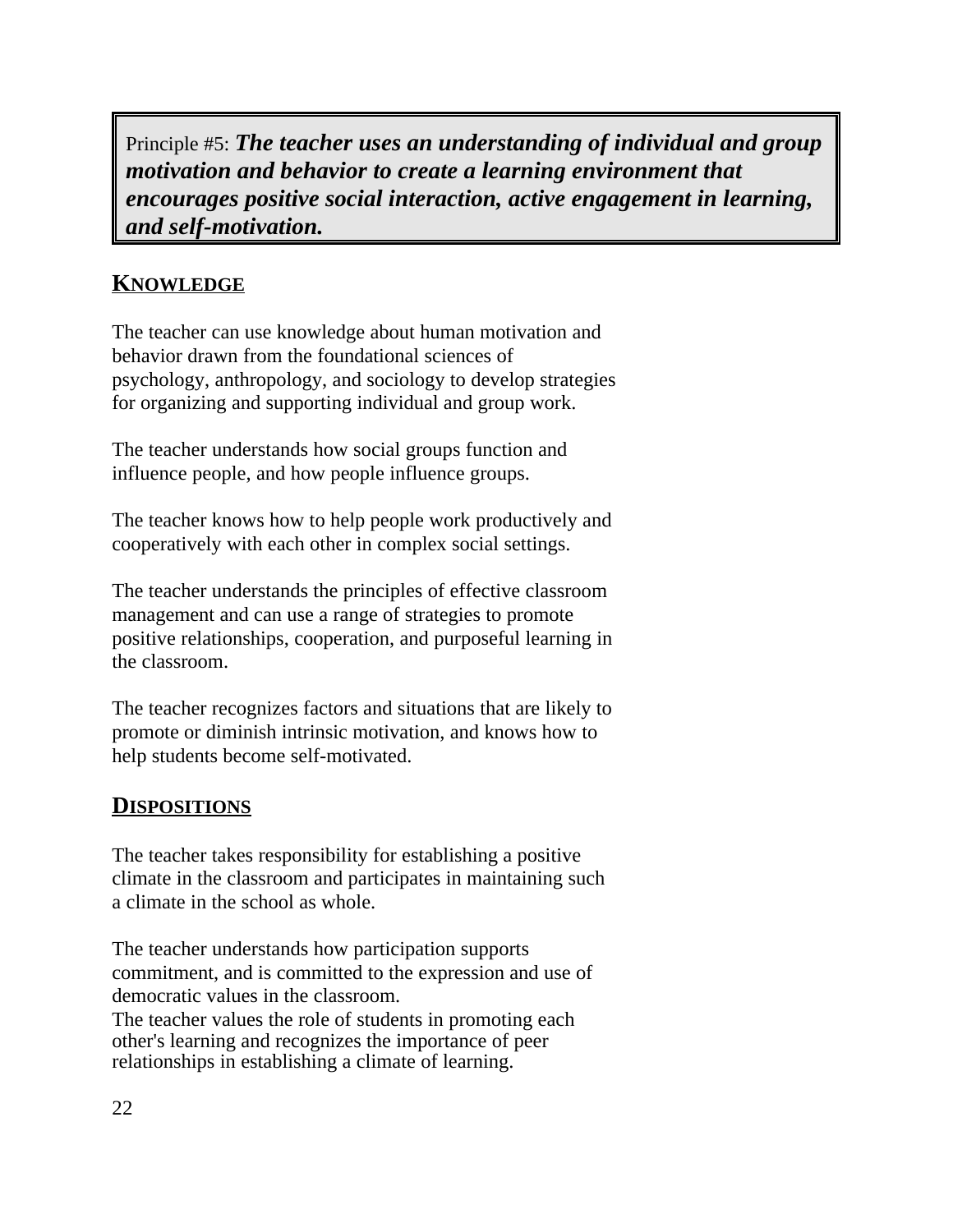The teacher recognizes the value of intrinsic motivation to students' life-long growth and learning.

The teacher is committed to the continuous development of individual students' abilities and considers how different motivational strategies are likely to encourage this development for each student.

#### **PERFORMANCES**

The teacher creates a smoothly functioning learning community in which students assume responsibility for themselves and one another, participate in decisionmaking, work collaboratively and independently, and engage in purposeful learning activities.

The teacher engages students in individual and cooperative learning activities that help them develop the motivation to achieve, by, for example, relating lessons to students' personal interests, allowing students to have choices in their learning, and leading students to ask questions and pursue problems that are meaningful to them.

The teacher organizes, allocates, and manages the resources of time, space, activities, and attention to provide active and equitable engagement of students in productive tasks.

The teacher maximizes the amount of class time spent in learning by creating expectations and processes for communication and behavior along with a physical setting conducive to classroom goals.

The teacher helps the group to develop shared values and expectations for student interactions, academic discussions, and individual and group responsibility that create a positive classroom climate of openness, mutual respect, support, and inquiry.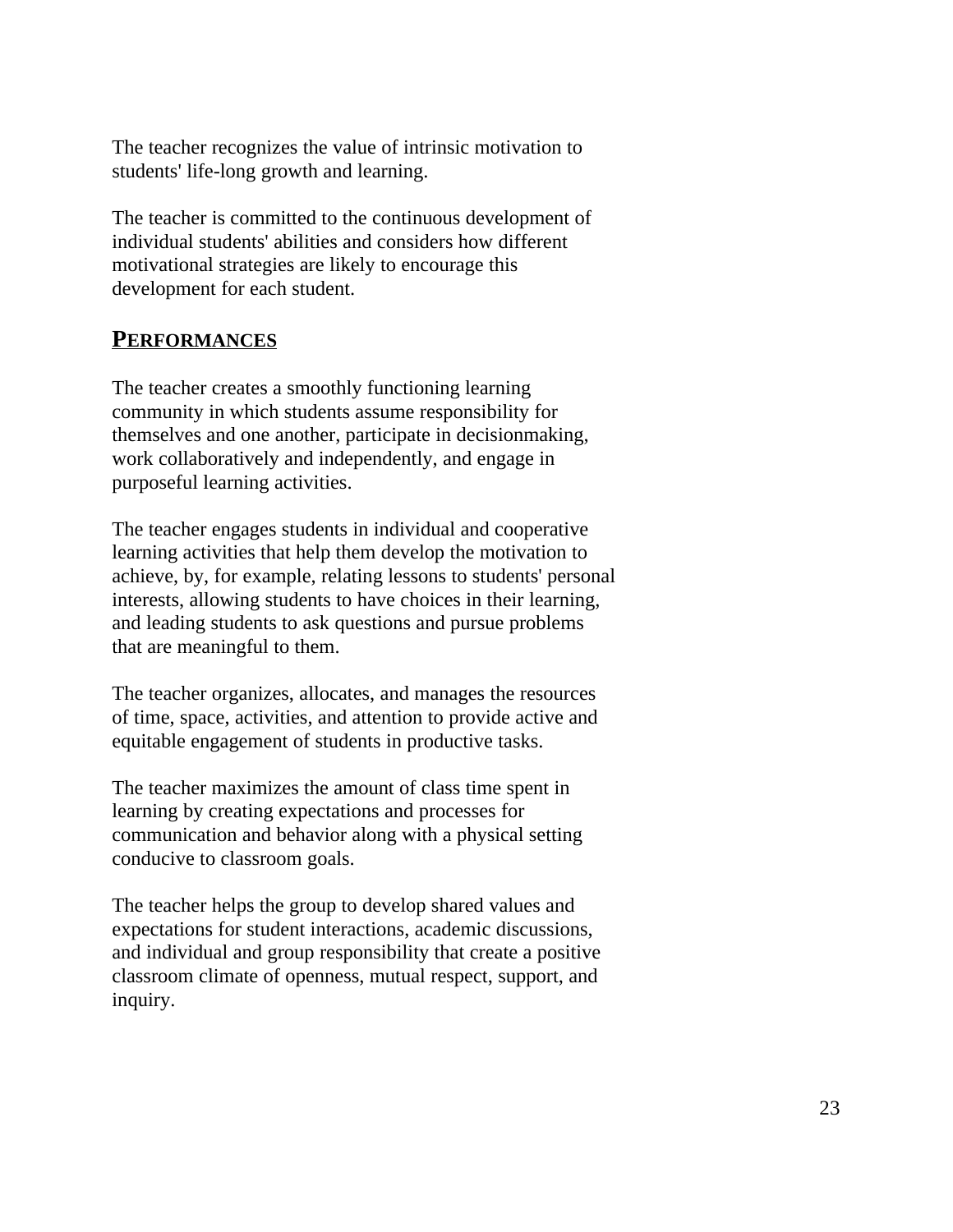The teacher analyzes the classroom environment and makes decisions and adjustments to enhance social relationships, student motivation and engagement, and productive work.

The teacher organizes, prepares students for, and monitors independent and group work that allows for full and varied participation of all individuals.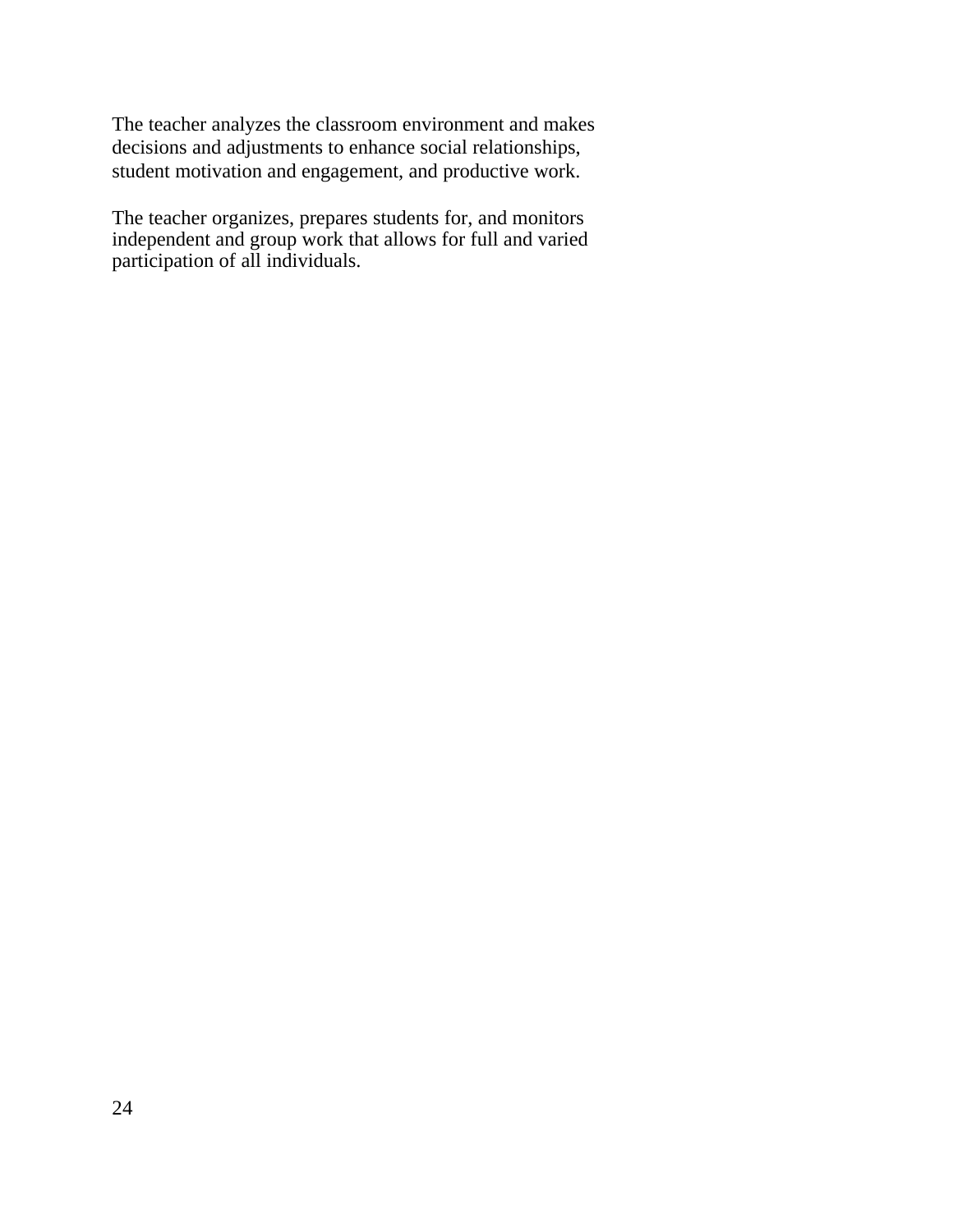Principle #6: *The teacher uses knowledge of effective verbal, nonverbal, and media communication techniques to foster active inquiry, collaboration, and supportive interaction in the classroom.*

## **KNOWLEDGE**

The teacher understands communication theory, language development, and the role of language in learning.

The teacher understands how cultural and gender differences can affect communication in the classroom.

The teacher recognizes the importance of nonverbal as well as verbal communication.

The teacher knows about and can use effective verbal, nonverbal, and media communication techniques.

### **DISPOSITIONS**

The teacher recognizes the power of language for fostering self-expression, identity development, and learning.

The teacher values many ways in which people seek to communicate and encourages many modes of communication in the classroom.

The teacher is a thoughtful and responsive listener.

The teacher appreciates the cultural dimensions of communication, responds appropriately, and seeks to foster culturally sensitive communication by and among all students in the class.

#### **PERFORMANCES**

The teacher models effective communication strategies in conveying ideas and information and in asking questions (e.g.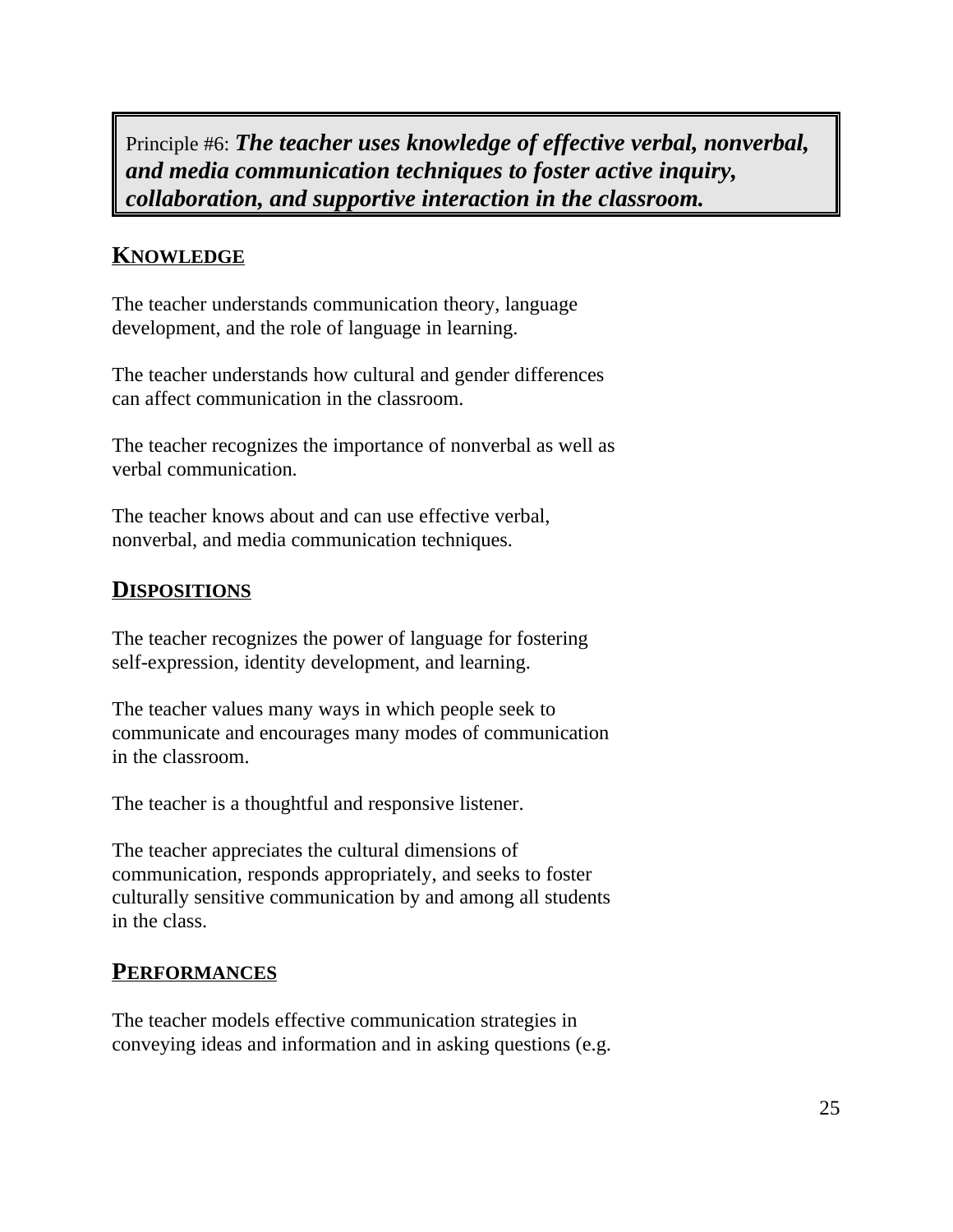monitoring the effects of messages, restating ideas and drawing connections, using visual, aural, and kinesthetic cues, being sensitive to nonverbal cues given and received).

The teacher supports and expands learner expression in speaking, writing, and other media.

The teacher knows how to ask questions and stimulate discussion in different ways for particular purposes, for example, probing for learner understanding, helping students articulate their ideas and thinking processes, promoting risktaking and problem-solving, facilitating factual recall, encouraging convergent and divergent thinking, stimulating curiosity, helping students to question.

The teacher communicates in ways that demonstrate a sensitivity to cultural and gender differences (e.g. appropriate use of eye contact, interpretation of body language and verbal statements, acknowledgment of and responsiveness to different modes of communication and participation).

The teacher knows how to use a variety of media communication tools, including audio-visual aids and computers, to enrich learning opportunities.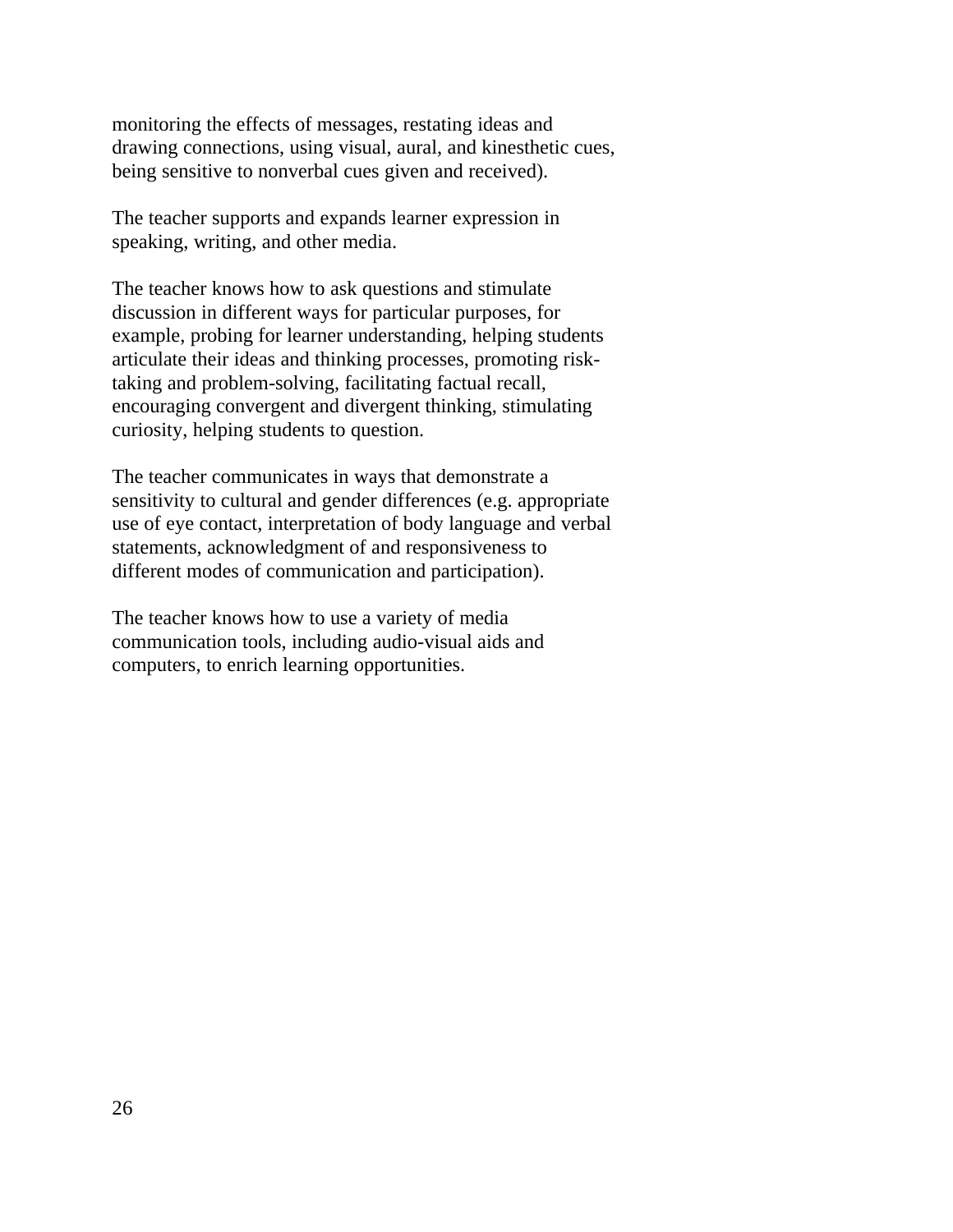Principle #7: *The teacher plans instruction based upon knowledge of subject matter, students, the community, and curriculum goals.*

#### **KNOWLEDGE**

The teacher understands learning theory, subject matter, curriculum development, and student development and knows how to use this knowledge in planning instruction to meet curriculum goals.

The teacher knows how to take contextual considerations (instructional materials, individual student interests, needs, and aptitudes, and community resources) into account in planning instruction that creates an effective bridge between curriculum goals and students' experiences.

The teacher knows when and how to adjust plans based on student responses and other contingencies.

#### **DISPOSITIONS**

The teacher values both long term and short term planning.

The teacher believes that plans must always be open to adjustment and revision based on student needs and changing circumstances.

The teacher values planning as a collegial activity.

#### **PERFORMANCES**

As an individual and a member of a team, the teacher selects and creates learning experiences that are appropriate for curriculum goals, relevant to learners, and based upon principles of effective instruction (e.g. that activate students' prior knowledge, anticipate preconceptions, encourage exploration and problem-solving, and build new skills on those previously acquired).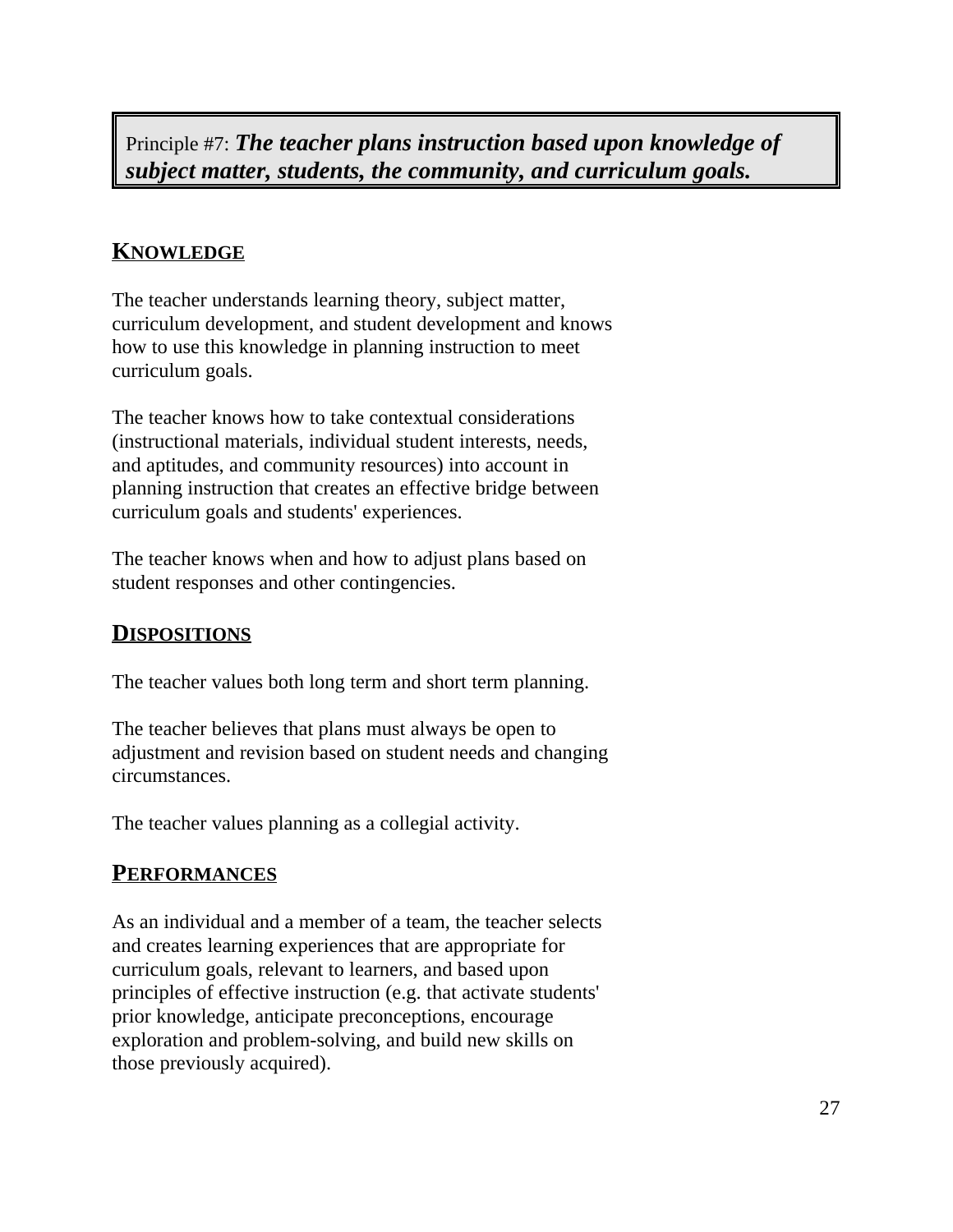The teacher plans for learning opportunities that recognize and address variation in learning styles and performance modes.

The teacher creates lessons and activities that operate at multiple levels to meet the developmental and individual needs of diverse learners and help each progress.

The teacher creates short-range and long-term plans that are linked to student needs and performance, and adapts the plans to ensure and capitalize on student progress and motivation.

The teacher responds to unanticipated sources of input, evaluates plans in relation to short- and long-range goals, and systematically adjusts plans to meet student needs and enhance learning.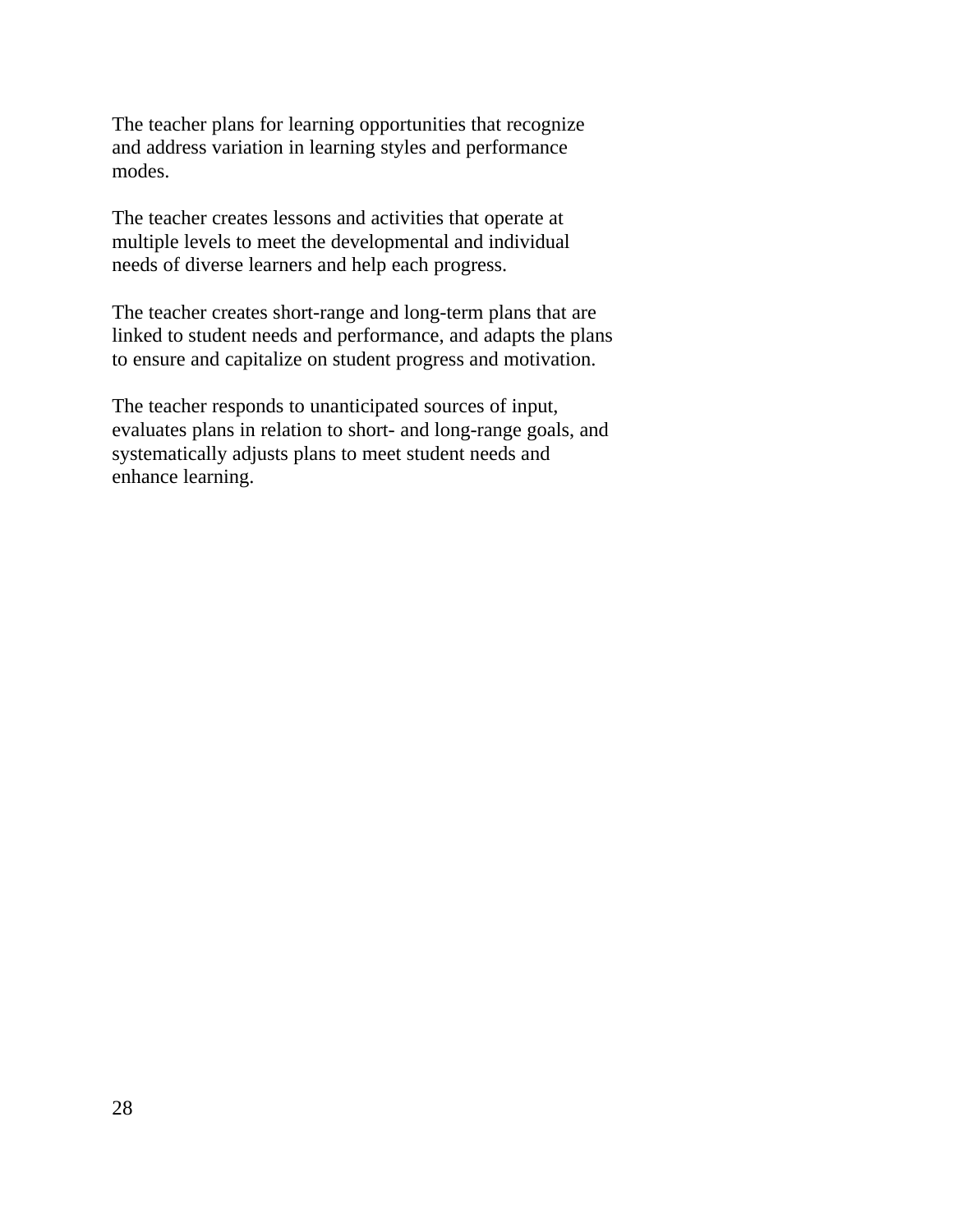Principle #8: *The teacher understands and uses formal and informal assessment strategies to evaluate and ensure the continuous intellectual, social and physical development of the learner.*

## **KNOWLEDGE**

The teacher understands the characteristics, uses, advantages, and limitations of different types of assessments (e.g. criterion-referenced and norm-referenced instruments, traditional standardized and performance-based tests, observation systems, and assessments of student work) for evaluating how students learn, what they know and are able to do, and what kinds of experiences will support their further growth and development.

The teacher knows how to select, construct, and use assessment strategies and instruments appropriate to the learning outcomes being evaluated and to other diagnostic purposes.

The teacher understands measurement theory and assessmentrelated issues, such as validity, reliability, bias, and scoring concerns.

### **DISPOSITIONS**

The teacher values ongoing assessment as essential to the instructional process and recognizes that many different assessment strategies, accurately and systematically used, are necessary for monitoring and promoting student learning.

The teacher is committed to using assessment to identify student strengths and promote student growth rather than to deny students access to learning opportunities.

#### **PERFORMANCES**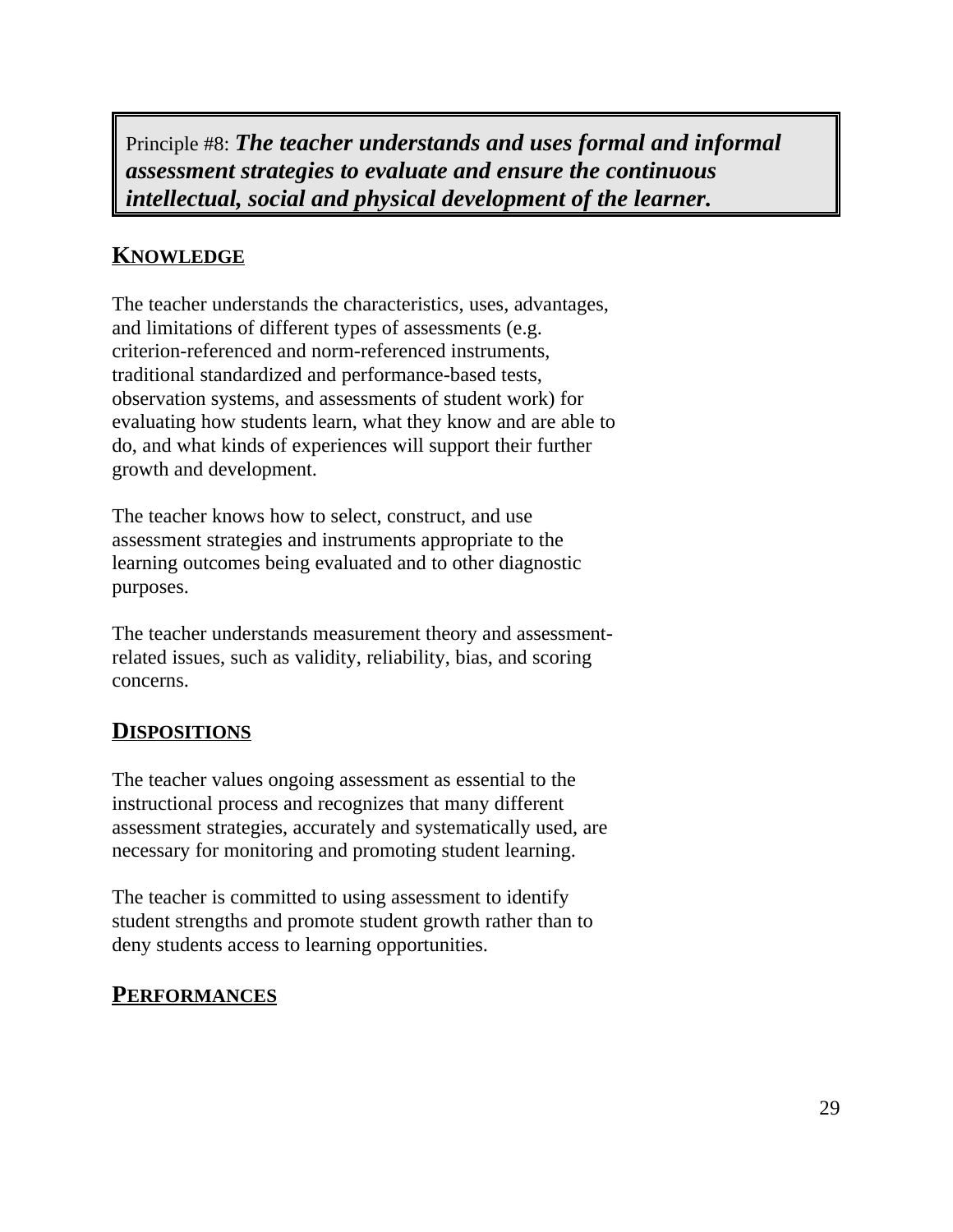The teacher appropriately uses a variety of formal and informal assessment techniques (e.g. observation, portfolios of student work, teacher-made tests, performance tasks, projects, student self-assessments, peer assessment, and standardized tests) to enhance her or his knowledge of learners, evaluate students' progress and performances, and modify teaching and learning strategies.

The teacher solicits and uses information about students' experiences, learning behavior, needs, and progress from parents, other colleagues, and the students themselves.

The teacher uses assessment strategies to involve learners in self-assessment activities, to help them become aware of their strengths and needs, and to encourage them to set personal goals for learning.

The teacher evaluates the effect of class activities on both individuals and the class as a whole, collecting information through observation of classroom interactions, questioning, and analysis of student work.

The teacher monitors his or her own teaching strategies and behavior in relation to student success, modifying plans and instructional approaches accordingly.

The teacher maintains useful records of student work and performance and can communicate student progress knowledgeably and responsibly, based on appropriate indicators, to students, parents, and other colleagues.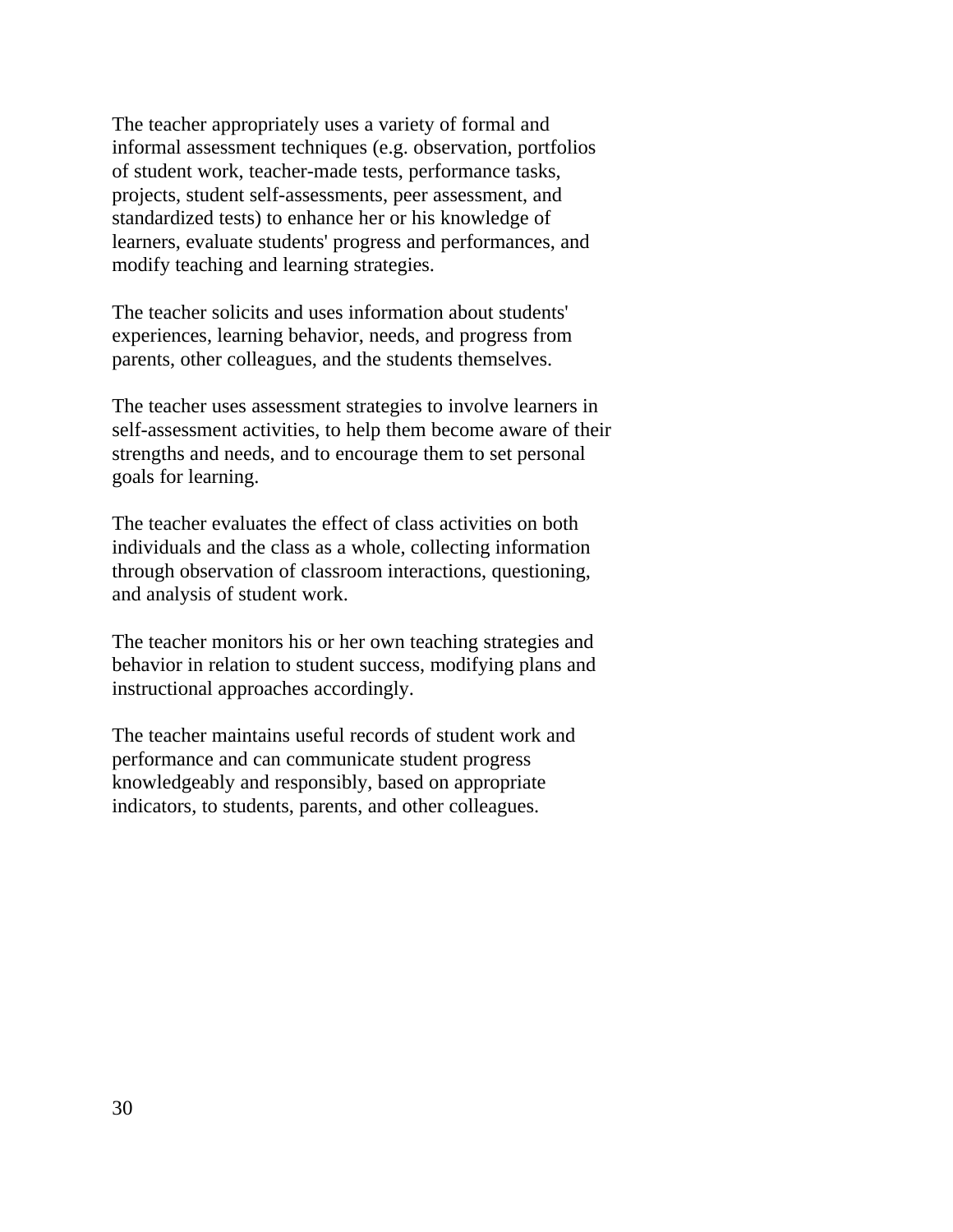Principle #9: *The teacher is a reflective practitioner who continually evaluates the effects of his/her choices and actions on others (students, parents, and other professionals in the learning community) and who actively seeks out opportunities to grow professionally.*

## **KNOWLEDGE**

The teacher understands methods of inquiry that provide him/her with a variety of self-assessment and problem-solving strategies for reflecting on his/her practice, its influences on students' growth and learning, and the complex interactions between them.

The teacher is aware of major areas of research on teaching and of resources available for professional learning (e.g. professional literature, colleagues, professional associations, professional development activities).

### **DISPOSITIONS**

The teacher values critical thinking and self-directed learning as habits of mind.

The teacher is committed to reflection, assessment, and learning as an ongoing process.

The teacher is willing to give and receive help.

The teacher is committed to seeking out, developing, and continually refining practices that address the individual needs of students.

The teacher recognizes his/her professional responsibility for engaging in and supporting appropriate professional practices for self and colleagues.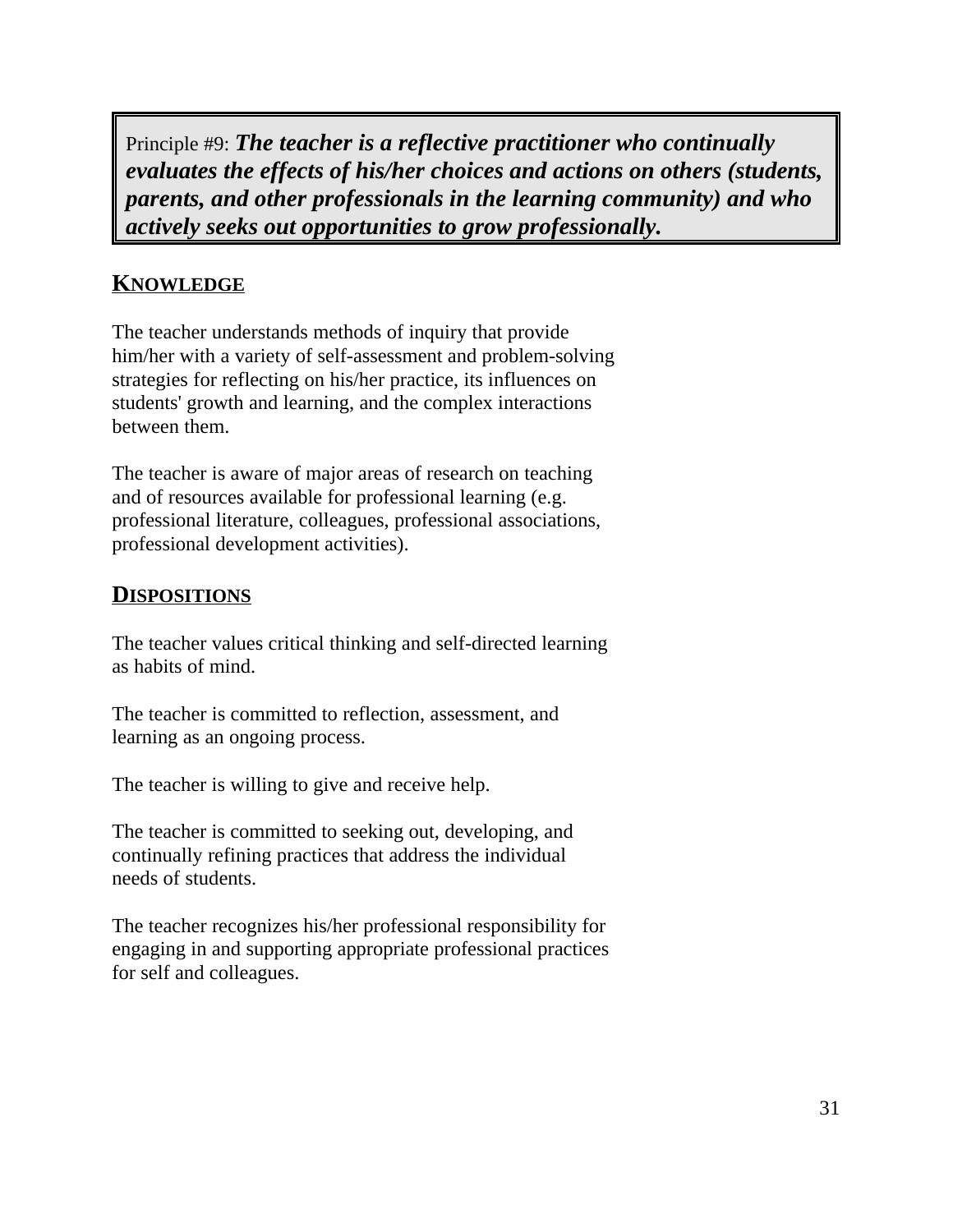#### **PERFORMANCES**

The teacher uses classroom observation, information about students, and research as sources for evaluating the outcomes of teaching and learning and as a basis for experimenting with, reflecting on, and revising practice.

The teacher seeks out professional literature, colleagues, and other resources to support his/her own development as a learner and a teacher.

The teacher draws upon professional colleagues within the school and other professional arenas as supports for reflection, problem-solving and new ideas, actively sharing experiences and seeking and giving feedback.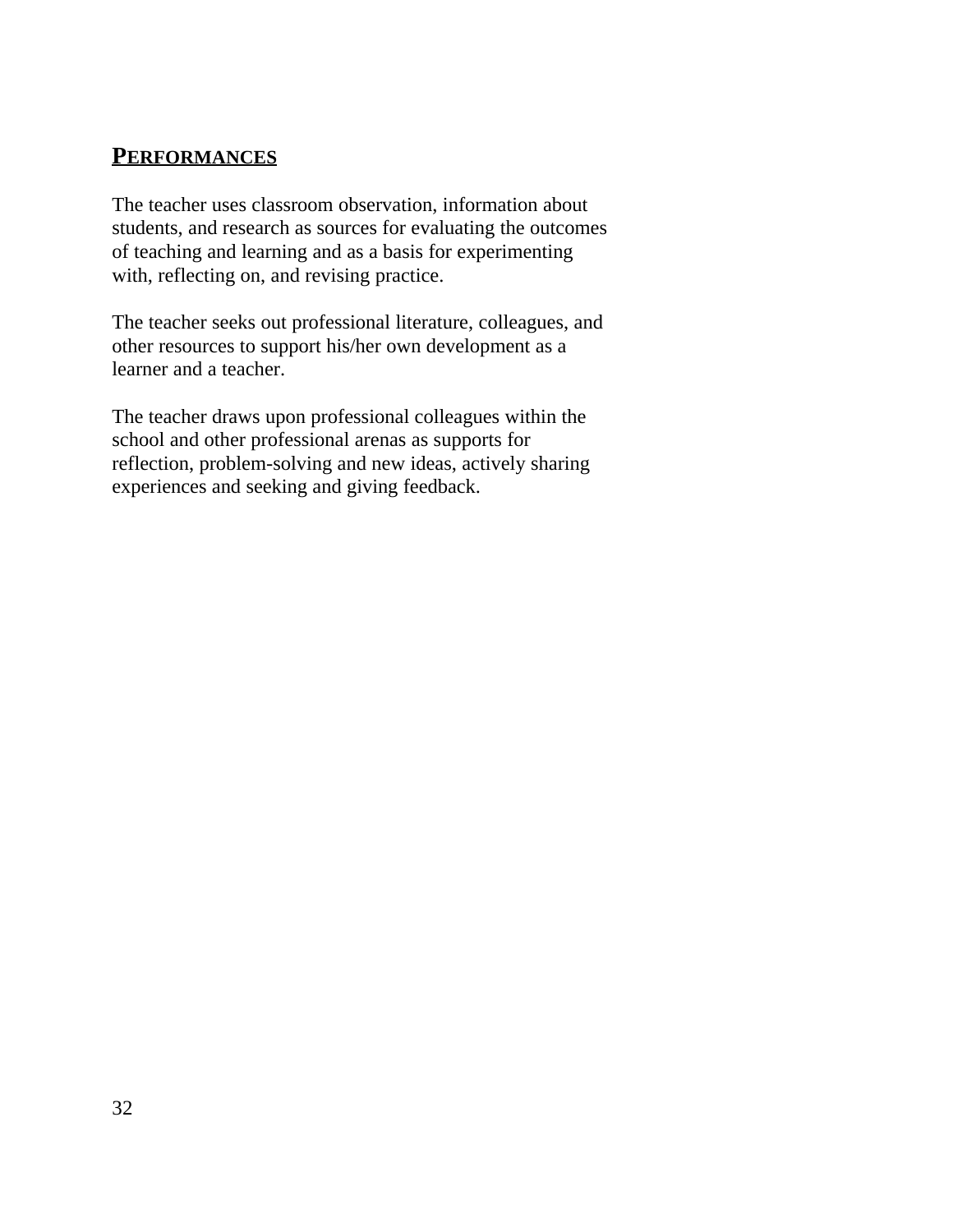Principle #10: *The teacher fosters relationships with school colleagues, parents, and agencies in the larger community to support students' learning and well-being.*

## **KNOWLEDGE**

The teacher understands schools as organizations within the larger community context and understands the operations of the relevant aspects of the system(s) within which s/he works.

The teacher understands how factors in the students' environment outside of school (e.g. family circumstances, community environments, health and economic conditions) may influence students' life and learning.

The teacher understands and implements laws related to students' rights and teacher responsibilities (e.g. for equal education, appropriate education for handicapped students, confidentiality, privacy, appropriate treatment of students, reporting in situations related to possible child abuse).

### **DISPOSITIONS**

The teacher values and appreciates the importance of all aspects of a child's experience.

The teacher is concerned about all aspects of a child's wellbeing (cognitive, emotional, social, and physical), and is alert to signs of difficulties.

The teacher is willing to consult with other adults regarding the education and well-being of his/her students.

The teacher respects the privacy of students and confidentiality of information.

The teacher is willing to work with other professionals to improve the overall learning environment for students.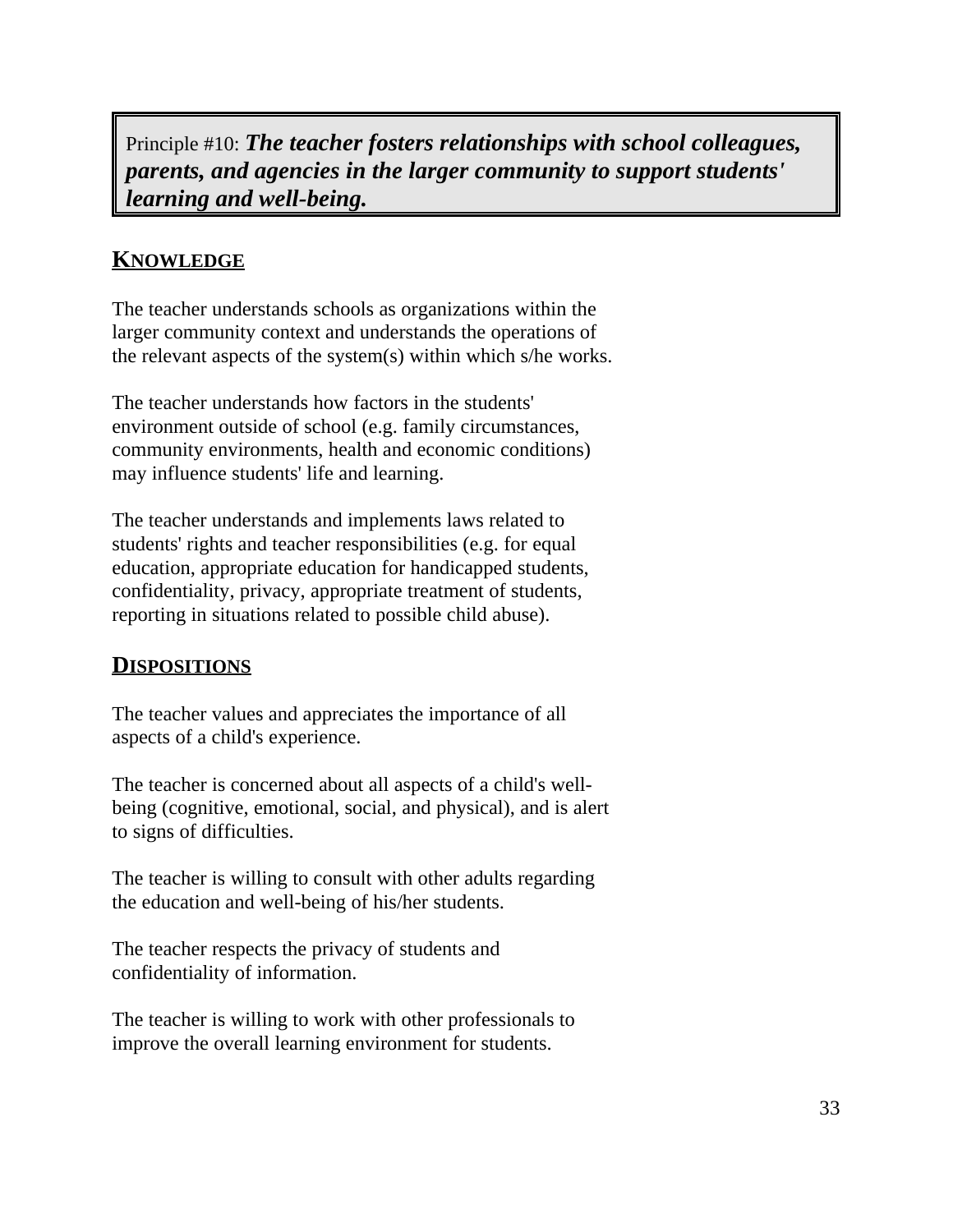#### **PERFORMANCES**

The teacher participates in collegial activities designed to make the entire school a productive learning environment.

The teacher makes links with the learners' other environments on behalf of students, by consulting with parents, counselors, teachers of other classes and activities within the schools, and professionals in other community agencies.

The teacher can identify and use community resources to foster student learning.

The teacher establishes respectful and productive relationships with parents and guardians from diverse home and community situations, and seeks to develop cooperative partnerships in support of student learning and well being.

The teacher talks with and listens to the student, is sensitive and responsive to clues of distress, investigates situations, and seeks outside help as needed and appropriate to remedy problems.

The teacher acts as an advocate for students.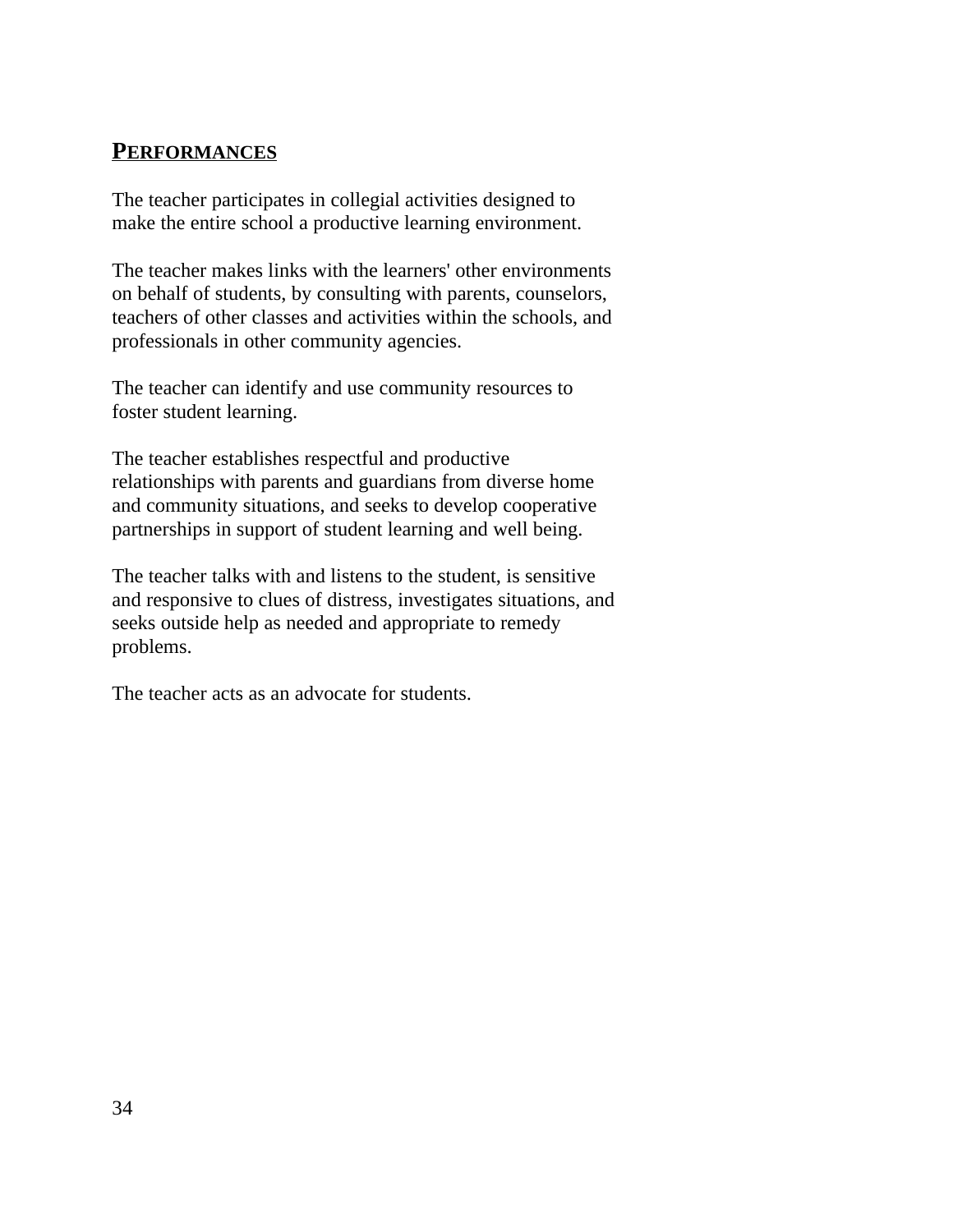## **Standards Drafting Committee**

*Theodore Andrews Gerald Freeborne* Washington State Department of New York State Department Public Instruction of Education

*Joan Baratz-Snowden Donna Gollnick* Teaching Standards of Teacher Education

*Henrietta Barnes Frederica Haas*

*Lovely Billups Elmer Knight* American Federation of Teachers South Carolina State Department

*Tracie Bliss* Kentucky State Department

*Peter Burke Jean Miller* Public Instruction

*Shelia Chavis* Louisiana Department of Education of Education

*Linda Darling-Hammond Ione Perry* Chair, Standards Drafting Committee North Carolina Department of Teachers College, Columbia University Public Instruction

*Sue Fox Elaine Scott* Council of Chief State School Officers Arkansas State Board of Education

National Board for Professional National Council for Accreditation

Michigan State University Pennsylvania Department of Education

of Education

of Education Vermont State Department of Education *Peg Meyer*

Council of Chief State School Officers

*Ray Pecheone* Connecticut State Department

*Mary Diez Sharon Robinson* Alverno College National Education Association